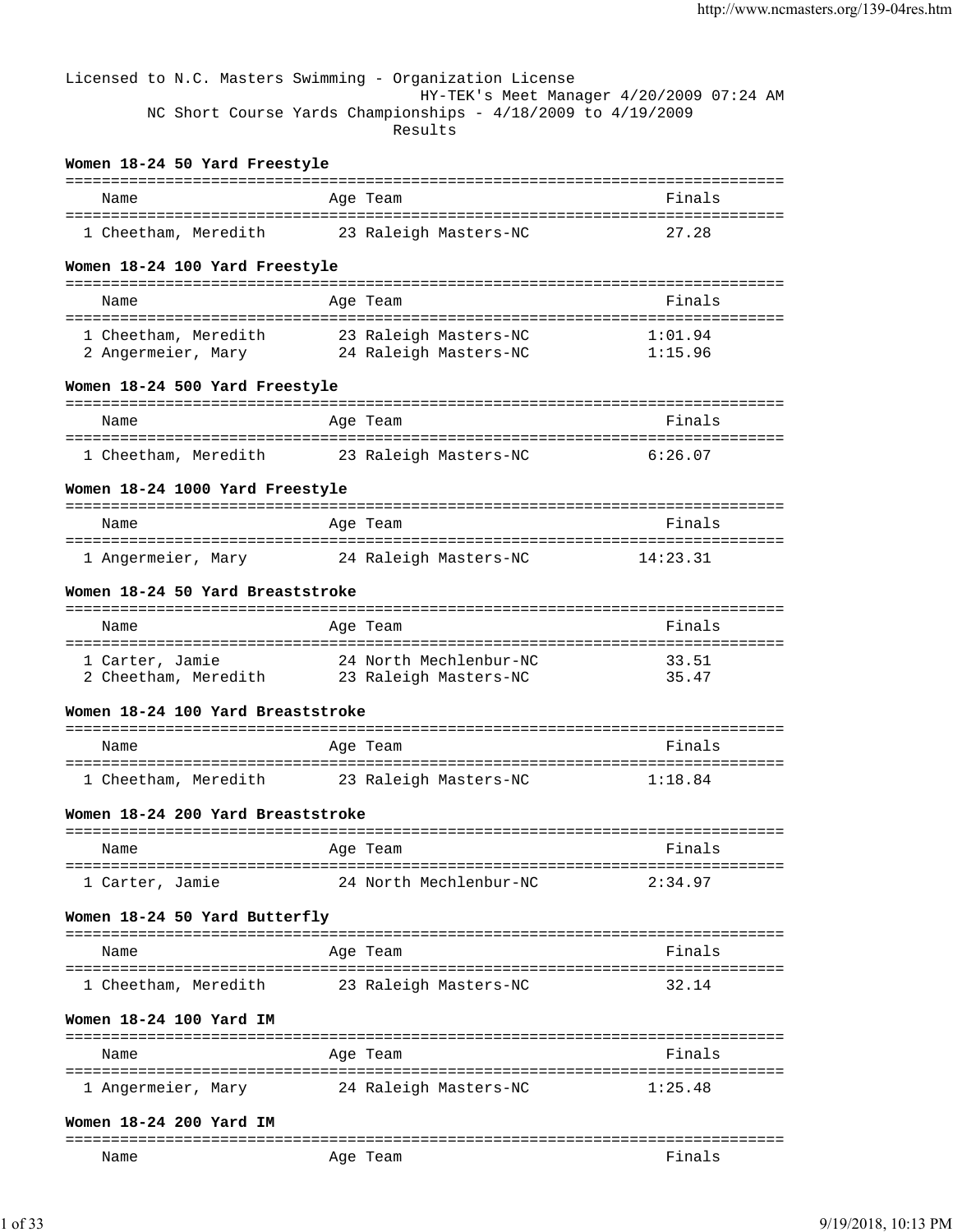### =============================================================================== 1 Cheetham, Meredith 23 Raleigh Masters-NC 2:36.09 2 Angermeier, Mary 24 Raleigh Masters-NC 3:06.67

### **Women 25-29 50 Yard Freestyle**

| Name              | Age Team              | Finals |
|-------------------|-----------------------|--------|
| 1 Bonney, Erin    | 26 Raleigh Masters-NC | 25.04  |
| 2 Russo, Claire   | 25 NC Masters-NC      | 27.55  |
| 3 Proud, Jessica  | 27 Durham Masters-NC  | 27.72  |
| 4 Nesson, Colleen | 28 Unattached         | 27.80  |
| 5 Higgins, Nicole | 26 Unattached         | 28.54  |
| 6 Gould, Megan    | 28 Greensboro YMCA-NC | 28.86  |
| 7 Amweg, Meri     | 29 Triad Masters-NC   | 30.71  |
| 8 Davisson, Wren  | 26 Duke Aquatics-NC   | 31.31  |
| 9 Hawley, Kate    | 28 Raleigh Masters-NC | 31.44  |
|                   |                       |        |

### **Women 25-29 100 Yard Freestyle**

=============================================================================== Name **Age Team** Age Team **Finals** =============================================================================== 1 Bonney, Erin 26 Raleigh Masters-NC 55.24 2 Russo, Claire 25 NC Masters-NC 20 20 144 3 Proud, Jessica 27 Durham Masters-NC 1:01.86 4 Higgins, Nicole 26 Unattached 1:04.83 5 Gould, Megan 28 Greensboro YMCA-NC 1:05.46 6 Greene, Julie 25 Greensboro YMCA-NC 1:11.28

#### **Women 25-29 200 Yard Freestyle**

| Name              | Age Team              | Finals  |
|-------------------|-----------------------|---------|
| 1 Marks, Cynthia  | 29 Raleigh Masters-NC | 2:10.01 |
| 2 Nesson, Colleen | 28 Unattached         | 2:12.58 |

#### **Women 25-29 500 Yard Freestyle**

=============================================================================== Name **Age Team Age Team Age Team Rinals** =============================================================================== 1 Marks, Cynthia 29 Raleigh Masters-NC 5:45.74 2 Russo, Claire 25 NC Masters-NC 6:07.49 3 Proud, Jessica 27 Durham Masters-NC 6:29.03 4 Hawley, Kate 28 Raleigh Masters-NC 6:32.77 5 Greene, Julie 25 Greensboro YMCA-NC 7:14.09

### **Women 25-29 1000 Yard Freestyle**

| Name            | Age Team              | Finals   |
|-----------------|-----------------------|----------|
| 1 Hawley, Kate  | 28 Raleigh Masters-NC | 13:45.98 |
| 2 Greene, Julie | 25 Greensboro YMCA-NC | 15:01.66 |

#### **Women 25-29 1650 Yard Freestyle**

| Name             | Age Team              | Finals   |
|------------------|-----------------------|----------|
| 1 Marks, Cynthia | 29 Raleigh Masters-NC | 19:30.33 |
| 2 Proud, Jessica | 27 Durham Masters-NC  | 21:54.91 |

#### **Women 25-29 50 Yard Backstroke**

| Name              | Age Team      | Finals |
|-------------------|---------------|--------|
| 1 Higgins, Nicole | 26 Unattached | 32.96  |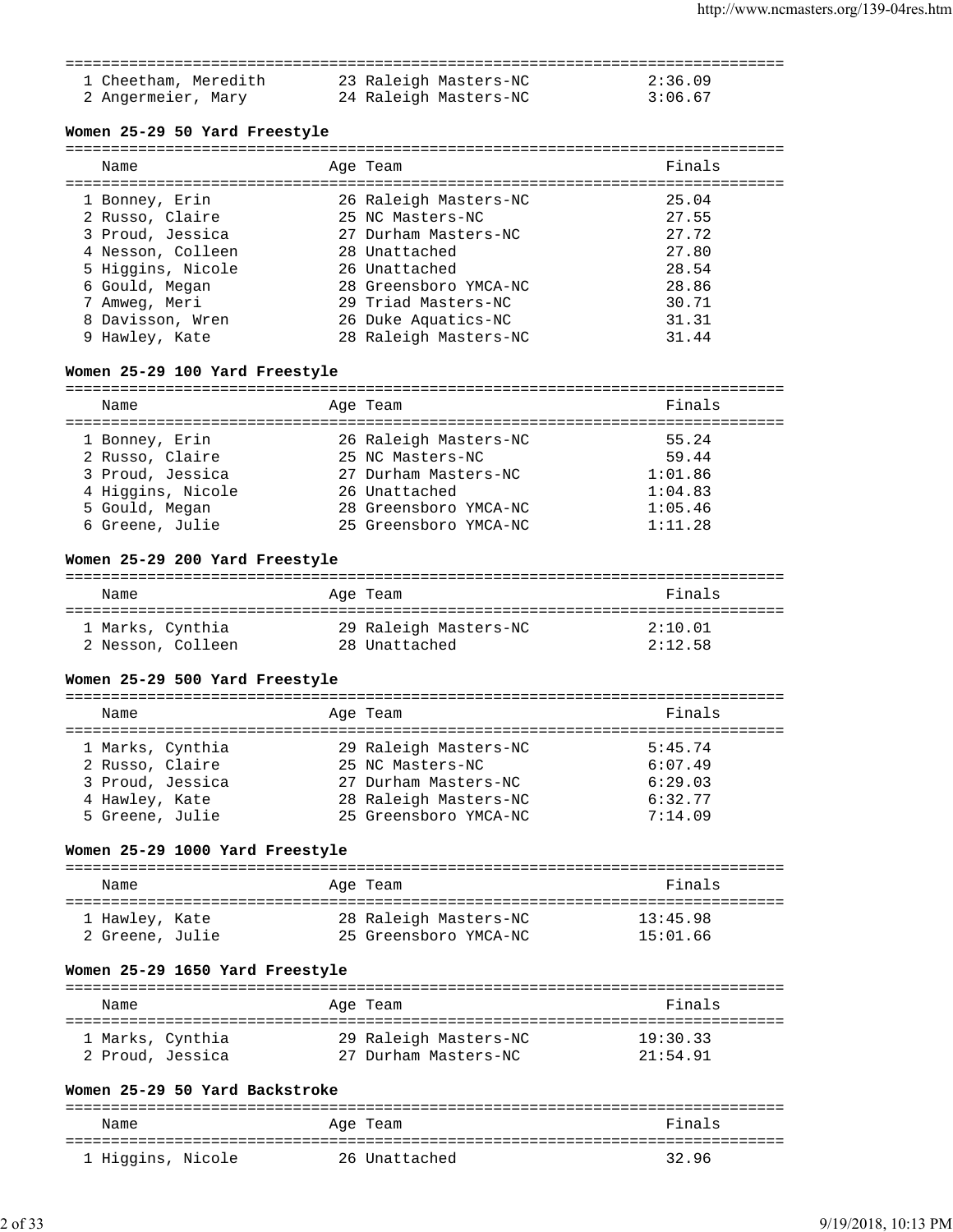| 2 Proud, Jessica | 27 Durham Masters-NC  | 33.02 |
|------------------|-----------------------|-------|
| 3 Marks, Cynthia | 29 Raleigh Masters-NC | 33.56 |
| 4 Davisson, Wren | 26 Duke Aquatics-NC   | 38.11 |

# **Women 25-29 100 Yard Backstroke**

| Name              | Age Team              | Finals  |
|-------------------|-----------------------|---------|
| 1 Proud, Jessica  | 27 Durham Masters-NC  | 1:10.57 |
| 2 Marks, Cynthia  | 29 Raleigh Masters-NC | 1:11.12 |
| 3 Higgins, Nicole | 26 Unattached         | 1:13.44 |
| 4 Greene, Julie   | 25 Greensboro YMCA-NC | 1:17.69 |

# **Women 25-29 200 Yard Backstroke**

| Name              | Age Team              | Finals  |
|-------------------|-----------------------|---------|
| 1 Higgins, Nicole | 26 Unattached         | 2:38.51 |
| 2 Greene, Julie   | 25 Greensboro YMCA-NC | 2:55.86 |

# **Women 25-29 50 Yard Breaststroke**

| Name            | Age Team              | Finals |
|-----------------|-----------------------|--------|
| 1 Russo, Claire | 25 NC Masters-NC      | 35.22  |
| 2 Hawley, Kate  | 28 Raleigh Masters-NC | 42.44  |

# **Women 25-29 100 Yard Breaststroke**

| Name             | Age Team            | Finals  |
|------------------|---------------------|---------|
| 1 Russo, Claire  | 25 NC Masters-NC    | 1:16.62 |
| 2 Davisson, Wren | 26 Duke Aquatics-NC | 1:24.22 |

# **Women 25-29 50 Yard Butterfly**

|  | Name              |  | Age Team              | Finals |
|--|-------------------|--|-----------------------|--------|
|  |                   |  |                       |        |
|  | 1 Bonney, Erin    |  | 26 Raleigh Masters-NC | 28.53  |
|  | 2 Marks, Cynthia  |  | 29 Raleigh Masters-NC | 30.80  |
|  | 3 Gould, Megan    |  | 28 Greensboro YMCA-NC | 31.49  |
|  | 4 Higgins, Nicole |  | 26 Unattached         | 31.59  |
|  |                   |  |                       |        |

# **Women 25-29 100 Yard Butterfly**

| Name            | Age Team              | Finals  |
|-----------------|-----------------------|---------|
| 1 Russo, Claire | 25 NC Masters-NC      | 1:08.80 |
| 2 Gould, Megan  | 28 Greensboro YMCA-NC | 1:13.38 |

# **Women 25-29 100 Yard IM**

| Name             | Age Team              | Finals  |
|------------------|-----------------------|---------|
| 1 Russo, Claire  | 25 NC Masters-NC      | 1:07.73 |
| 2 Proud, Jessica | 27 Durham Masters-NC  | 1:10.37 |
| 3 Gould, Megan   | 28 Greensboro YMCA-NC | 1:14.81 |

# **Women 25-29 200 Yard IM**

| Name             | Age Team              | Finals  |
|------------------|-----------------------|---------|
| 1 Russo, Claire  | 25 NC Masters-NC      | 2:30.09 |
| 2 Gould, Megan   | 28 Greensboro YMCA-NC | 2:46.72 |
| 3 Davisson, Wren | 26 Duke Aquatics-NC   | 2:47.16 |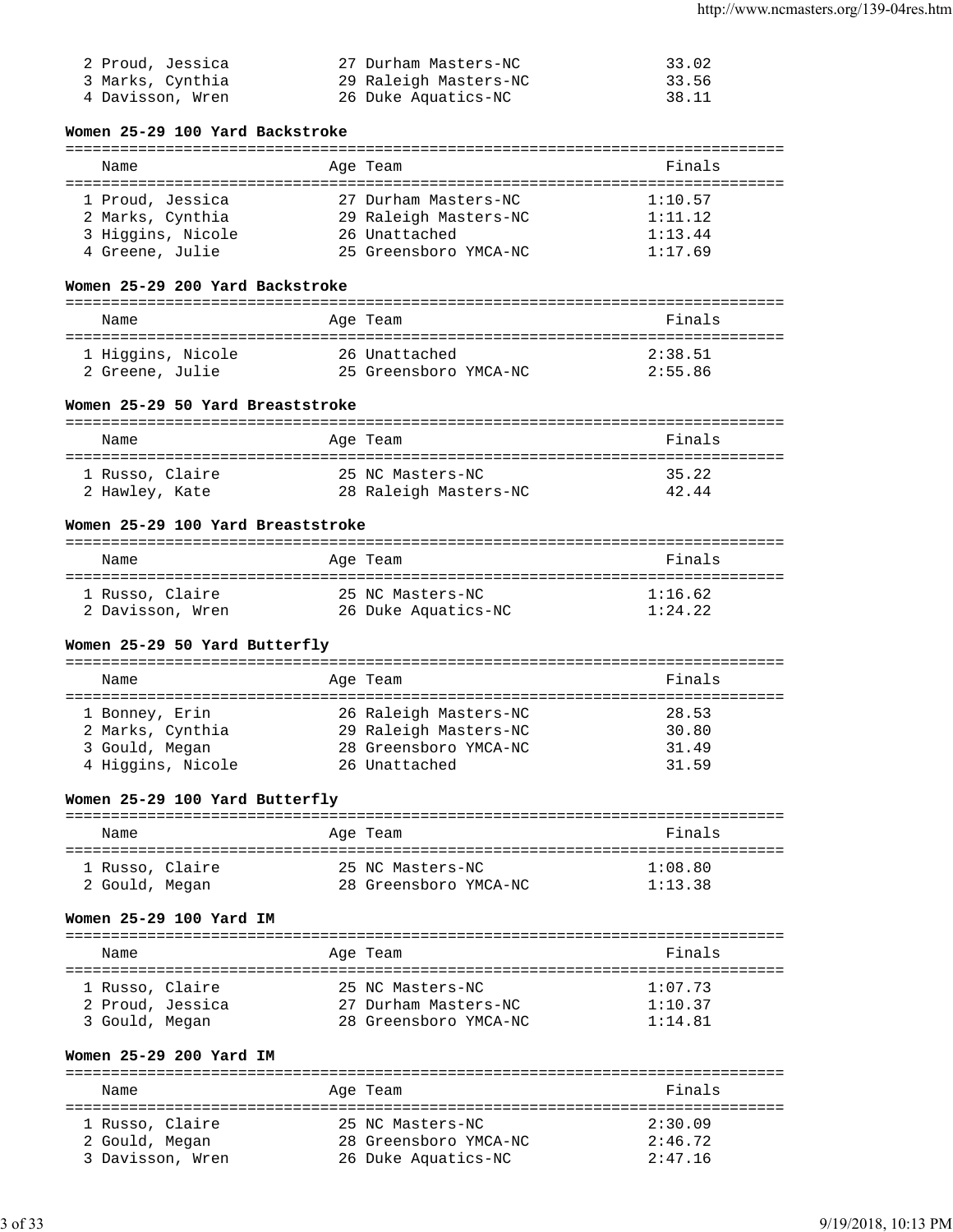# 4 Amweg, Meri 29 Triad Masters-NC 2:49.30

#### **Women 25-29 400 Yard IM**

| Name             | Age Team              | Finals  |
|------------------|-----------------------|---------|
| 1 Proud, Jessica | 27 Durham Masters-NC  | 5:43.05 |
| 2 Greene, Julie  | 25 Greensboro YMCA-NC | 6:17.65 |

### **Women 30-34 50 Yard Freestyle**

| Name                 | Age Team             | Finals |
|----------------------|----------------------|--------|
|                      |                      |        |
| 1 Caldas, Hannah     | 31 NC Masters-NC     | 25.86  |
| 2 Uhl, Alicia        | 32 NC Masters-NC     | 27.75  |
| 3 Graham, Beth       | 34 NC Masters-NC     | 29.17  |
| 4 Kennedy, Katherine | 30 Durham Masters-NC | 33.60  |

#### **Women 30-34 100 Yard Freestyle**

| Name                 | Age Team             | Finals  |
|----------------------|----------------------|---------|
|                      |                      |         |
| 1 Graham, Beth       | 34 NC Masters-NC     | 1:05.16 |
| 2 Kennedy, Katherine | 30 Durham Masters-NC | 1:16.81 |

### **Women 30-34 200 Yard Freestyle**

| Name          | Age Team         | Finals  |
|---------------|------------------|---------|
| 1 Uhl, Alicia | 32 NC Masters-NC | 2:25.95 |

### **Women 30-34 500 Yard Freestyle**

| Name              | Age Team             | Finals  |
|-------------------|----------------------|---------|
|                   |                      |         |
| 1 Fritchie, Karen | 31 Durham Masters-NC | 5:34.92 |

### **Women 30-34 1650 Yard Freestyle**

| Name                 | Age Team             | Finals   |
|----------------------|----------------------|----------|
| 1 Herrold, Catherine | 31 Durham Masters-NC | 23:22.99 |

# **Women 30-34 50 Yard Backstroke**

| Name             | Age Team            | Finals  |
|------------------|---------------------|---------|
| 1 Wilhelm, Sarah | 31 NC Ag Masters-NC | 1:18.85 |

### **Women 30-34 50 Yard Breaststroke**

| Name                               |  | Age Team                             | Finals         |
|------------------------------------|--|--------------------------------------|----------------|
| 1 Caldas, Hannah<br>2 Graham, Beth |  | 31 NC Masters-NC<br>34 NC Masters-NC | 33.55<br>37.00 |

#### **Women 30-34 100 Yard Breaststroke**

| Name           | Age Team         | Finals  |
|----------------|------------------|---------|
| 1 Graham, Beth | 34 NC Masters-NC | 1:21.69 |

#### **Women 30-34 200 Yard Breaststroke**

| ----- |            |    |
|-------|------------|----|
| Name  | Aqe<br>cau | na |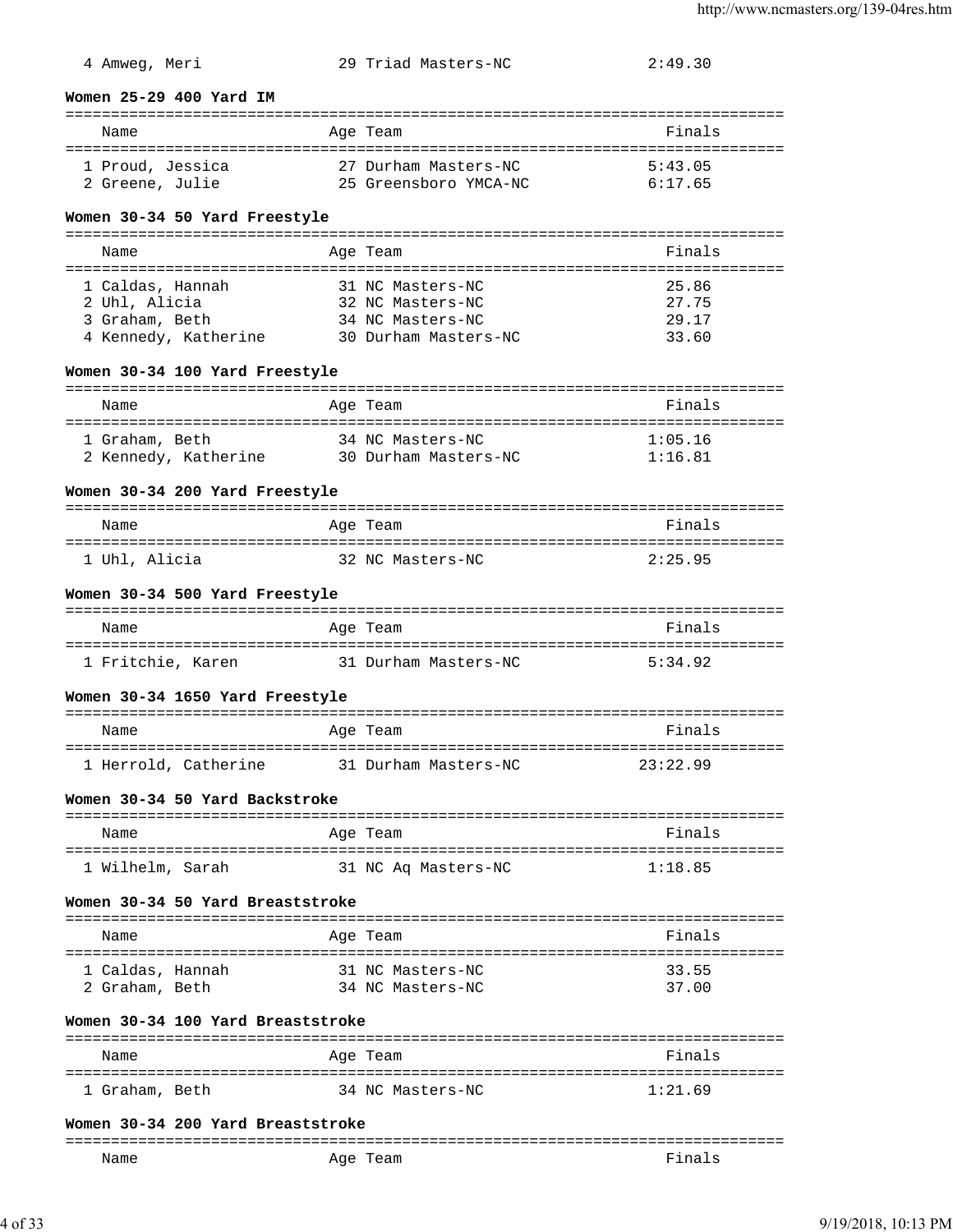|                                    |                                              | =================================== |
|------------------------------------|----------------------------------------------|-------------------------------------|
| 1 Caldas, Hannah                   | 31 NC Masters-NC                             | 2:38.31                             |
| 2 Wilhelm, Sarah                   | 31 NC Aq Masters-NC                          | 3:00.56                             |
|                                    |                                              |                                     |
| Women 30-34 50 Yard Butterfly      |                                              |                                     |
| Name                               | Age Team                                     | Finals                              |
|                                    | 31 NC Masters-NC                             |                                     |
| 1 Caldas, Hannah                   |                                              | 28.72                               |
| Women 30-34 100 Yard Butterfly     |                                              |                                     |
|                                    |                                              | Finals                              |
| Name                               | Age Team                                     |                                     |
| 1 Caldas, Hannah                   | 31 NC Masters-NC                             | 1:04.99                             |
| 2 Uhl, Alicia                      | 32 NC Masters-NC                             | 1:10.14                             |
| Women 30-34 100 Yard IM            |                                              |                                     |
|                                    |                                              |                                     |
| Name                               | Age Team                                     | Finals                              |
| 1 Graham, Beth                     | 34 NC Masters-NC                             | 1:13.96                             |
| 1 Graham, Beth<br>2 Wilhelm, Sarah | 31 NC Aq Masters-NC                          | 1:16.22                             |
|                                    |                                              |                                     |
| Women 30-34 200 Yard IM            |                                              |                                     |
| Name                               | Age Team                                     | Finals                              |
|                                    |                                              |                                     |
| 1 Fritchie, Karen<br>2 Uhl, Alicia | 31 Durham Masters-NC<br>32 NC Masters-NC     | 2:17.61<br>2:30.92                  |
|                                    |                                              |                                     |
| Women 30-34 400 Yard IM            |                                              |                                     |
|                                    |                                              |                                     |
| Name                               | Age Team                                     | Finals                              |
| 1 Fritchie, Karen                  | 31 Durham Masters-NC                         | 4:49.01                             |
| 2 Caldas, Hannah                   | 31 NC Masters-NC                             | 5:10.65                             |
| 3 Uhl, Alicia                      | 32 NC Masters-NC                             | 5:32.28                             |
| 4 Herrold, Catherine               | 31 Durham Masters-NC                         | 6:11.90                             |
| Women 35-39 50 Yard Freestyle      |                                              |                                     |
|                                    |                                              |                                     |
| Name                               | Age Team                                     | Finals                              |
| 1 Braun, Erika                     | 37 Raleigh Masters-NC                        | 24.30                               |
| 2 Hageman, Heather                 | 38 Charlotte-NC                              | 26.21                               |
|                                    |                                              |                                     |
| Women 35-39 100 Yard Freestyle     |                                              |                                     |
| Name                               | Age Team                                     | Finals                              |
|                                    |                                              |                                     |
| 1 Braun, Erika                     | 37 Raleigh Masters-NC                        | 52.86                               |
| 2 Hall, Virginia                   | 36 NC Aq Masters-NC                          | 1:05.94                             |
| 3 Hogan, Patricia                  | 39 NC Aq Masters-NC                          | 1:06.84                             |
| 4 Franklin, Dawn<br>5 Gregp, Sonia | 39 Durham Masters-NC<br>39 Durham Masters-NC | 1:14.08<br>1:18.46                  |
|                                    |                                              |                                     |
| Women 35-39 200 Yard Freestyle     |                                              |                                     |
| Name                               | Age Team                                     | ======================<br>Finals    |
|                                    |                                              |                                     |
| 1 Hogan, Patricia                  | 39 NC Aq Masters-NC                          | 2:21.25                             |
|                                    |                                              |                                     |

### **Women 35-39 500 Yard Freestyle**

#### ===============================================================================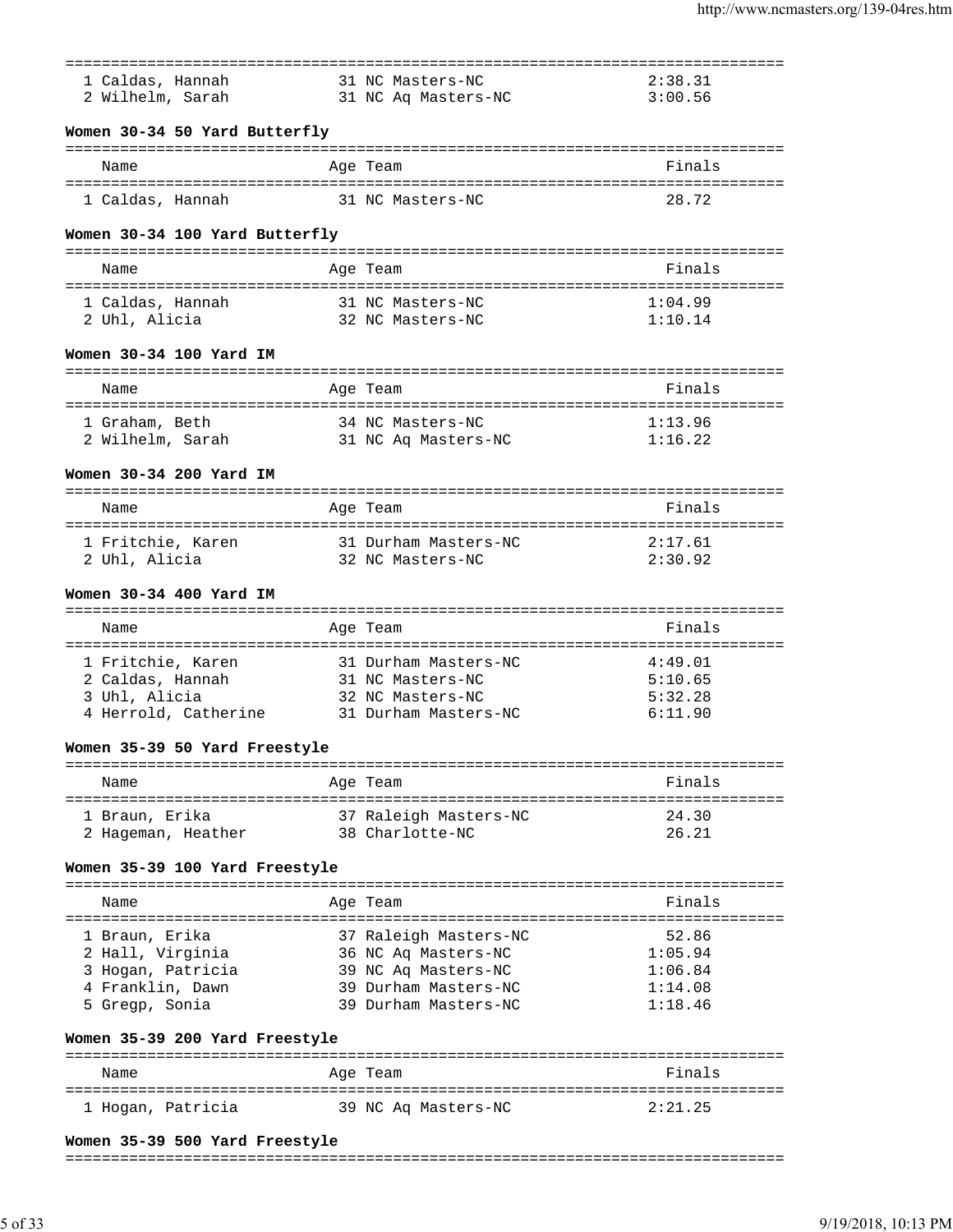| Name                              | Age Team              | Finals   |
|-----------------------------------|-----------------------|----------|
|                                   |                       |          |
| 1 Hogan, Patricia                 | 39 NC Aq Masters-NC   | 6:15.61  |
| 2 Hall, Virginia                  | 36 NC Aq Masters-NC   | 6:35.18  |
| 3 Franklin, Dawn                  | 39 Durham Masters-NC  | 7:02.49  |
| Women 35-39 1650 Yard Freestyle   |                       |          |
|                                   |                       |          |
| Name                              | Age Team              | Finals   |
| 1 Hogan, Patricia                 | 39 NC Aq Masters-NC   | 21:46.72 |
| Women 35-39 50 Yard Backstroke    |                       |          |
|                                   |                       |          |
| Name                              | Age Team              | Finals   |
|                                   |                       |          |
| 1 Braun, Erika                    | 37 Raleigh Masters-NC | 28.10    |
| 2 Hageman, Heather                | 38 Charlotte-NC       | 31.07    |
| 3 Hogan, Patricia                 | 39 NC Aq Masters-NC   | 34.44    |
| Women 35-39 100 Yard Backstroke   |                       |          |
|                                   |                       |          |
| Name                              | Age Team              | Finals   |
| 1 Hogan, Patricia                 | 39 NC Ag Masters-NC   | 1:12.56  |
| 2 Hall, Virginia                  | 36 NC Aq Masters-NC   | 1:18.04  |
| 3 Franklin, Dawn                  | 39 Durham Masters-NC  | 1:26.47  |
| 4 Gregp, Sonia                    | 39 Durham Masters-NC  | 1:35.40  |
|                                   |                       |          |
| Women 35-39 200 Yard Backstroke   |                       |          |
| Name                              | Age Team              | Finals   |
|                                   |                       |          |
| 1 Hogan, Patricia                 | 39 NC Aq Masters-NC   | 2:32.78  |
| Women 35-39 50 Yard Breaststroke  |                       |          |
| Name                              | Aqe Team              | Finals   |
|                                   |                       |          |
| 1 Hageman, Heather                | 38 Charlotte-NC       | 38.74    |
| Women 35-39 100 Yard Breaststroke |                       |          |
| Name                              | Aqe Team              | Finals   |
|                                   |                       |          |
| 1 Hageman, Heather                | 38 Charlotte-NC       | 1:21.26  |
| Women 35-39 50 Yard Butterfly     |                       |          |
| Name                              | Age Team              | Finals   |
| 1 Braun, Erika                    | 37 Raleigh Masters-NC | 27.17    |
| 2 Hageman, Heather                | 38 Charlotte-NC       | 31.05    |
|                                   |                       |          |
| Women 35-39 100 Yard Butterfly    |                       |          |
| --------------------              | ===========           |          |
| Name                              | Age Team              | Finals   |
| 1 Braun, Erika                    | 37 Raleigh Masters-NC | 59.85    |
|                                   |                       |          |
| Women 35-39 100 Yard IM           |                       |          |
| Name                              |                       | Finals   |
|                                   | Age Team              |          |

1 Braun, Erika 37 Raleigh Masters-NC 1:00.28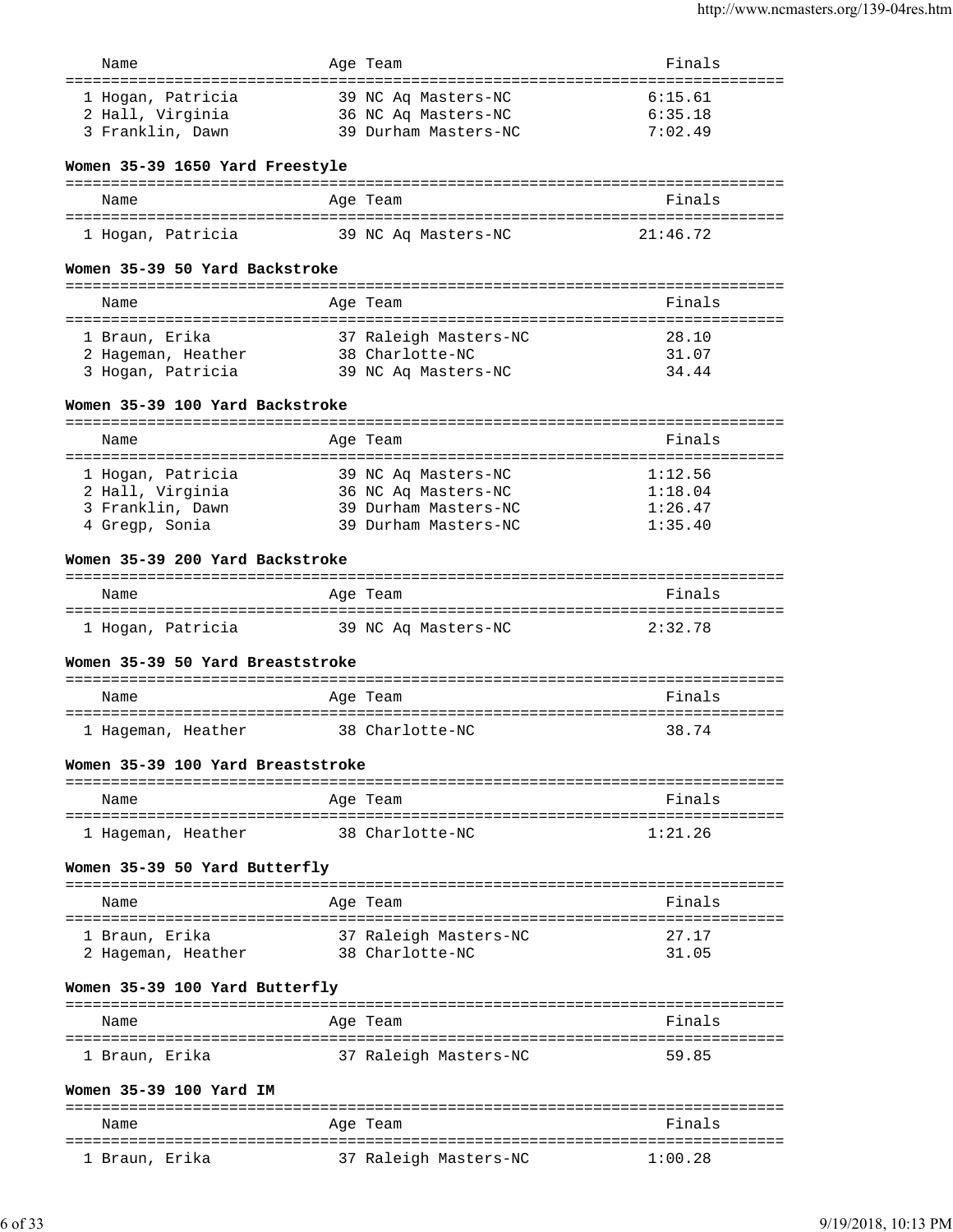| 2 Hageman, Heather | 38 Charlotte-NC      | 1:09.01 |
|--------------------|----------------------|---------|
| 3 Hall, Virginia   | 36 NC Ag Masters-NC  | 1:19.28 |
| 4 Hogan, Patricia  | 39 NC Ag Masters-NC  | 1:20.55 |
| 5 Franklin, Dawn   | 39 Durham Masters-NC | 1:27.52 |
| 6 Gregp, Sonia     | 39 Durham Masters-NC | 1:29.76 |

### **Women 40-44 50 Yard Freestyle**

=============================================================================== Name Age Team Finals =============================================================================== 1 Lindroos, Pamela 43 Duke Aquatics-NC 27.67 2 Williams, Heidi 40 Durham Masters-NC 27.79 3 Caskey, Laura 41 NC Aq Masters-NC 30.11 4 Kemerait, Karen 42 Raleigh Masters-NC 30.70 5 Hirscher, Katie 41 NC Masters-NC 31.65 6 Silvernail, Nicole 43 Raleigh Masters-NC 35.46 7 Greene, Dana 40 Raleigh Masters-NC 36.22

### **Women 40-44 100 Yard Freestyle**

=============================================================================== Name **Age Team Age Team Age Team Primals** 

| 1 Lindroos, Pamela | 43 Duke Aquatics-NC   | 1:00.49 |
|--------------------|-----------------------|---------|
| 2 Roberts, Connie  | 42 MAC Masters-NC     | 1:11.15 |
| 3 Wall, Janet      | 40 MAC Masters-NC     | 1:12.61 |
| 4 Greene, Dana     | 40 Raleigh Masters-NC | 1:26.65 |

### **Women 40-44 200 Yard Freestyle**

| Name                 | Age Team              | Finals  |
|----------------------|-----------------------|---------|
| 1 Williams, Heidi    | 40 Durham Masters-NC  | 2:08.90 |
| 2 Kemerait, Karen    | 42 Raleigh Masters-NC | 2:31.42 |
| 3 Silvernail, Nicole | 43 Raleigh Masters-NC | 2:49.96 |

# **Women 40-44 500 Yard Freestyle**

| Name                                                    | Age Team                                                       | Finals                        |
|---------------------------------------------------------|----------------------------------------------------------------|-------------------------------|
| 1 Williams, Heidi<br>2 Roberts, Connie<br>3 Wall, Janet | 40 Durham Masters-NC<br>42 MAC Masters-NC<br>40 MAC Masters-NC | 5:46.09<br>6:55.46<br>7:38.82 |

### **Women 40-44 1650 Yard Freestyle**

| Name                 | Age Team              | Finals   |
|----------------------|-----------------------|----------|
| 1 Williams, Heidi    | 40 Durham Masters-NC  | 19:27.87 |
| 2 Kemerait, Karen    | 42 Raleigh Masters-NC | 22:33.91 |
| 3 Silvernail, Nicole | 43 Raleigh Masters-NC | 25:54.00 |

### **Women 40-44 50 Yard Backstroke**

| Name              | Age Team             | Finals |
|-------------------|----------------------|--------|
| 1 Williams, Heidi | 40 Durham Masters-NC | 32.26  |

### **Women 40-44 100 Yard Backstroke**

| Name              | Age Team             | Finals  |
|-------------------|----------------------|---------|
| 1 Williams, Heidi | 40 Durham Masters-NC | 1:09.75 |

# **Women 40-44 200 Yard Backstroke**

### ===============================================================================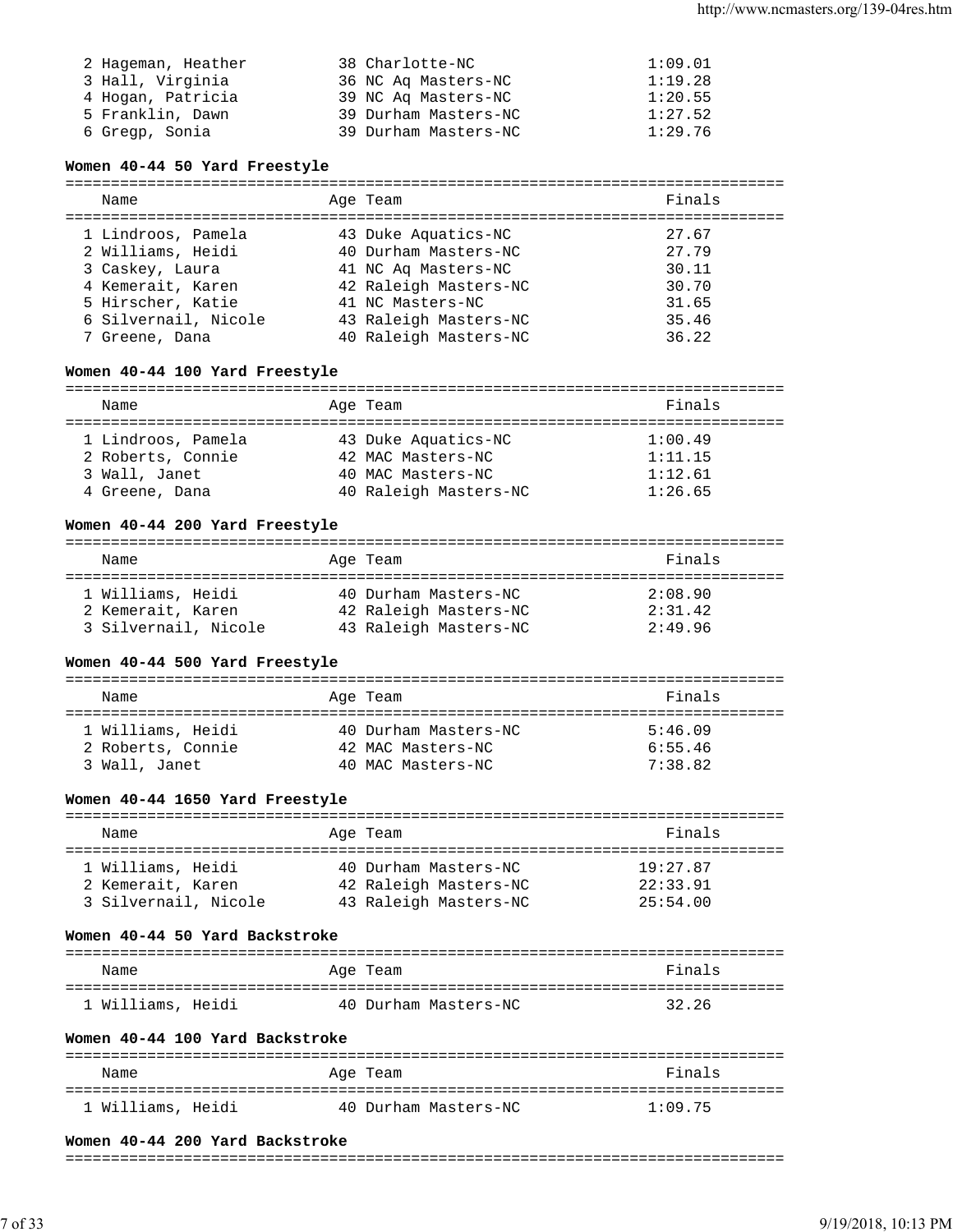| Name                                                       | Age Team                                              | Finals                          |
|------------------------------------------------------------|-------------------------------------------------------|---------------------------------|
| ================================<br>1 Williams, Heidi      | 40 Durham Masters-NC                                  | 2:29.18                         |
| Women 40-44 50 Yard Breaststroke                           |                                                       |                                 |
|                                                            |                                                       |                                 |
| Name                                                       | Age Team                                              | Finals                          |
| 1 Lindroos, Pamela                                         | 43 Duke Aquatics-NC                                   | 34.75                           |
| 2 Wall, Janet                                              | 40 MAC Masters-NC                                     | 43.90                           |
| 3 Greene, Dana                                             | 40 Raleigh Masters-NC                                 | 46.16                           |
| Women 40-44 100 Yard Breaststroke                          |                                                       |                                 |
| Name                                                       |                                                       | Finals                          |
|                                                            | Age Team                                              |                                 |
| 1 Lindroos, Pamela                                         | 43 Duke Aquatics-NC                                   | 1:15.77                         |
|                                                            | 2 Kemerait, Karen <a>&gt; 42 Raleigh Masters-NC</a>   | 1:28.40                         |
| Women 40-44 200 Yard Breaststroke                          |                                                       |                                 |
| Name                                                       | Age Team                                              | Finals                          |
|                                                            |                                                       |                                 |
| 1 Williams, Heidi                                          | 40 Durham Masters-NC                                  | 3:03.41                         |
| Women 40-44 50 Yard Butterfly                              |                                                       |                                 |
| Name                                                       | Age Team                                              | Finals                          |
| 1 Lindroos, Pamela                                         | 43 Duke Aquatics-NC                                   | 29.41                           |
| 2 Williams, Heidi                                          | 40 Durham Masters-NC                                  | 30.37                           |
| 3 Hirscher, Katie                                          | 41 NC Masters-NC                                      | 33.89                           |
| Women 40-44 100 Yard Butterfly                             |                                                       |                                 |
| Name                                                       | Age Team                                              | Finals                          |
| 1 Lindroos, Pamela                                         | 43 Duke Aquatics-NC                                   | 1:04.98                         |
| Women 40-44 200 Yard Butterfly                             |                                                       |                                 |
| Name                                                       | Age Team                                              | Finals                          |
| =====================================<br>1 Williams, Heidi | :========================<br>40 Durham Masters-NC     | 2:34.10                         |
|                                                            |                                                       |                                 |
| Women 40-44 100 Yard IM                                    |                                                       |                                 |
| Name                                                       | Age Team                                              | Finals                          |
| ===========================                                | ===========                                           |                                 |
| 1 Hirscher, Katie<br>2 Wall, Janet                         | 41 NC Masters-NC<br>40 MAC Masters-NC                 | 1:18.39<br>1:22.91              |
|                                                            |                                                       |                                 |
| Women 40-44 200 Yard IM                                    |                                                       |                                 |
| Name                                                       | Age Team                                              | Finals                          |
| 1 Hirscher, Katie                                          | 41 NC Masters-NC                                      | 2:54.56                         |
| Women 45-49 50 Yard Freestyle                              |                                                       |                                 |
|                                                            |                                                       | ------------------------------- |
| Name                                                       | Age Team                                              | Finals<br>--------------------- |
| 1 Walsh, Sue                                               | ==============================<br>47 NC Aq Masters-NC | 24.22                           |
| 2 Whalen, Marie                                            | 47 Ashevill Masters-NC                                | 30.15                           |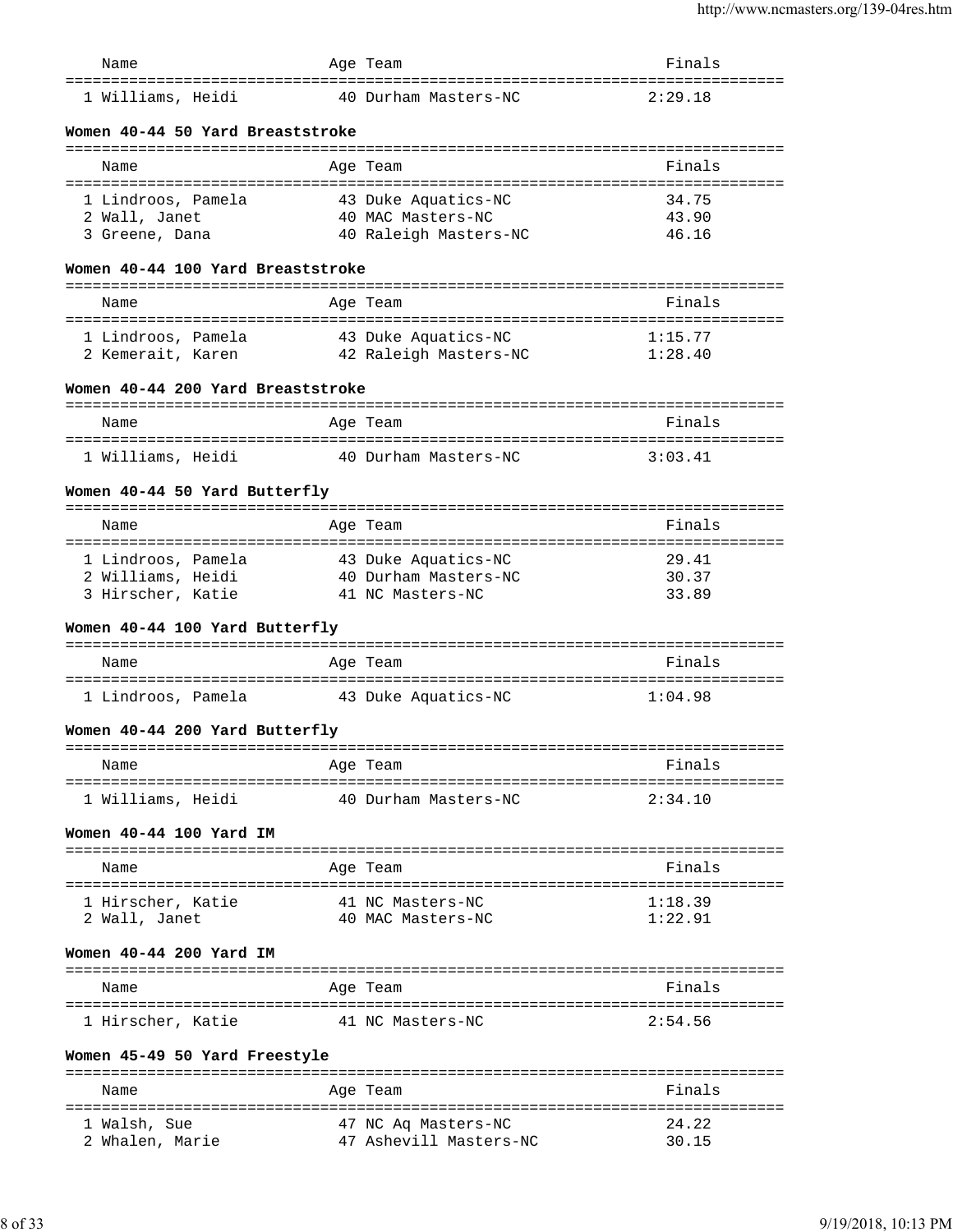# **Women 45-49 100 Yard Freestyle**

| Name                                     | Age Team                   |                                               | Finals  |
|------------------------------------------|----------------------------|-----------------------------------------------|---------|
|                                          |                            |                                               |         |
| 1 Walsh, Sue                             |                            | 47 NC Aq Masters-NC                           | 53.07   |
| 2 Whalen, Marie                          |                            | 47 Ashevill Masters-NC                        | 1:09.06 |
| Women 45-49 200 Yard Freestyle           |                            |                                               |         |
| Name                                     | Age Team                   |                                               | Finals  |
|                                          |                            |                                               |         |
| 1 Fisher, Barbara                        |                            | 49 NC Masters-NC                              | 2:29.80 |
| Women 45-49 50 Yard Backstroke           |                            |                                               |         |
| Name                                     | Age Team                   |                                               | Finals  |
|                                          |                            |                                               |         |
| 1 Walsh, Sue                             |                            |                                               | 28.18   |
| 2 Whalen, Marie                          |                            | 47 NC Aq Masters-NC<br>47 Ashevill Masters-NC | 37.08   |
| Women 45-49 100 Yard Backstroke          |                            |                                               |         |
|                                          |                            |                                               |         |
| Name                                     | Age Team                   |                                               | Finals  |
| 1 Walsh, Sue                             |                            | 47 NC Aq Masters-NC                           | 1:02.12 |
| 2 Whalen, Marie 3 47 Ashevill Masters-NC |                            |                                               | 1:20.20 |
|                                          |                            |                                               |         |
| Women 45-49 100 Yard Breaststroke        |                            |                                               |         |
| Name                                     | Age Team                   |                                               | Finals  |
|                                          |                            |                                               |         |
| 1 Whalen, Marie                          |                            | 47 Ashevill Masters-NC                        | 1:28.91 |
| Women 45-49 50 Yard Butterfly            |                            |                                               |         |
|                                          |                            |                                               |         |
| Name                                     | Age Team                   |                                               | Finals  |
|                                          |                            |                                               |         |
| 1 Walsh, Sue                             |                            | 47 NC Ag Masters-NC                           | 26.64   |
| 2 Fisher, Barbara 49 NC Masters-NC       |                            |                                               | 35.04   |
| 3 Whalen, Marie                          |                            | 47 Ashevill Masters-NC                        | 37.53   |
| Women 45-49 100 Yard Butterfly           |                            |                                               |         |
| Name                                     | Age Team                   |                                               | Finals  |
|                                          |                            |                                               |         |
| 1 Fisher, Barbara                        |                            | 49 NC Masters-NC                              | 1:14.02 |
| Women 45-49 200 Yard Butterfly           |                            |                                               |         |
| Name                                     | Age Team                   |                                               | Finals  |
|                                          |                            |                                               |         |
| 1 Fisher, Barbara                        |                            | 49 NC Masters-NC                              | 2:53.33 |
| Women 45-49 100 Yard IM                  |                            |                                               |         |
|                                          |                            |                                               |         |
| Name                                     | Age Team<br>============== | ----------------------------------            | Finals  |
| 1 Walsh, Sue                             |                            | 47 NC Aq Masters-NC                           | 1:02.21 |
| Women 45-49 200 Yard IM                  |                            |                                               |         |
|                                          |                            |                                               |         |
| Name                                     | Age Team                   |                                               | Finals  |
| 1 Whalen, Marie                          |                            | 47 Ashevill Masters-NC                        | 2:53.24 |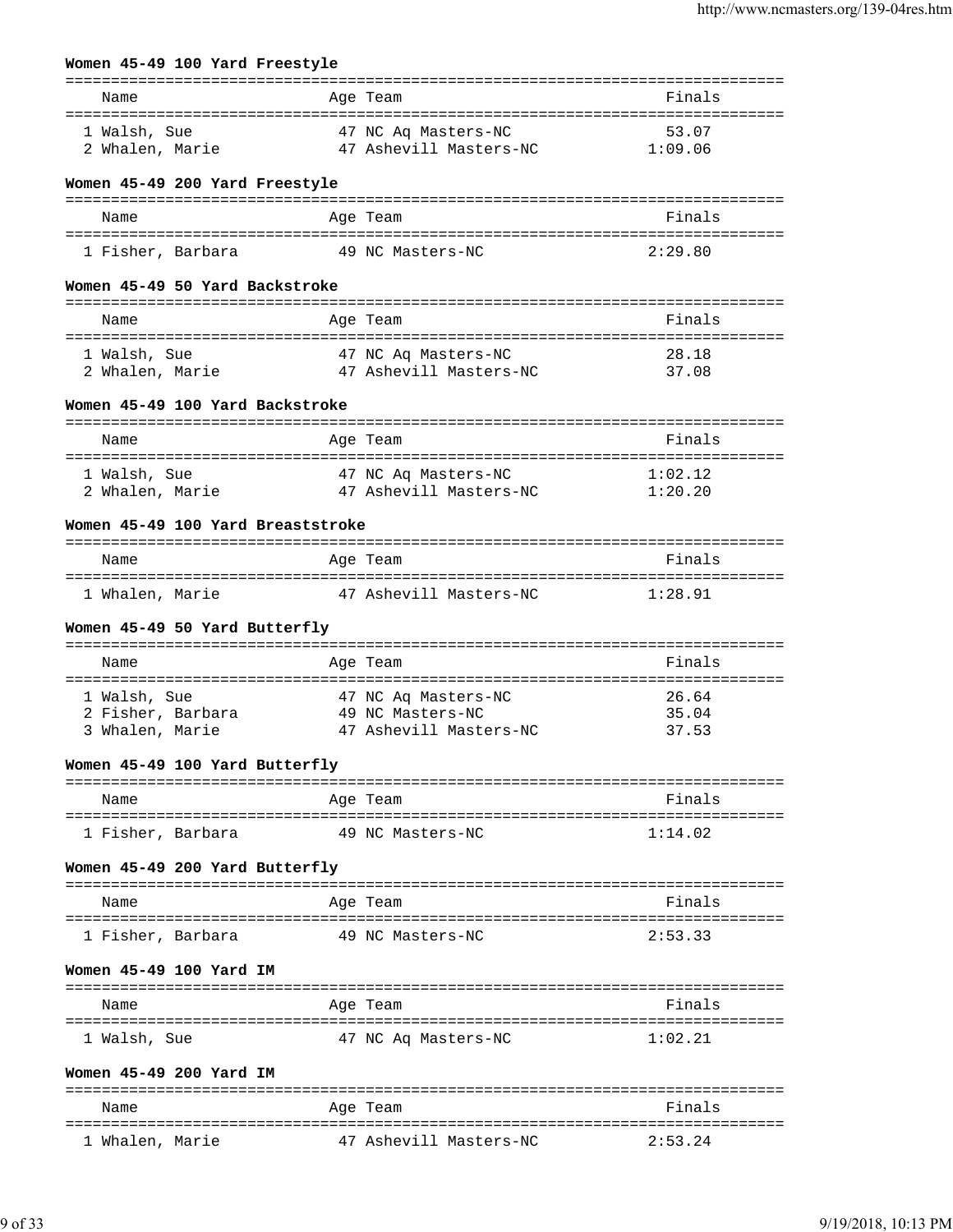# **Women 50-54 50 Yard Freestyle**

| Name                                                      | Age Team                                              | Finals             |
|-----------------------------------------------------------|-------------------------------------------------------|--------------------|
| ===================================<br>1 Castro, Paige    | 52 Charlotte-NC                                       | 34.77              |
| Women 50-54 100 Yard Freestyle<br>Name                    | Age Team                                              | Finals             |
|                                                           |                                                       |                    |
| 1 Goggin, Eimear                                          | 51 NC Masters-NC                                      | 1:15.77            |
| Women 50-54 200 Yard Freestyle                            |                                                       |                    |
| Name                                                      | Age Team                                              | Finals             |
| 1 Smith, Alison<br>2 Leach, Debbie                        | 54 NC Masters-NC<br>54 Triad Masters-NC               | 3:09.43<br>3:15.07 |
| Women 50-54 500 Yard Freestyle                            |                                                       |                    |
| Name                                                      | Age Team                                              | Finals             |
| 1 Smith, Alison                                           | 54 NC Masters-NC                                      | 8:23.95            |
| Women 50-54 1650 Yard Freestyle                           |                                                       |                    |
| Name                                                      | Age Team                                              | Finals             |
| ======================================<br>1 Smith, Alison | ---------------------------------<br>54 NC Masters-NC | 29:08.60           |
| Women 50-54 50 Yard Backstroke                            |                                                       |                    |
| Name                                                      | Age Team                                              | Finals             |
| 1 Castro, Paige                                           | 52 Charlotte-NC                                       | 41.38              |
| Women 50-54 100 Yard Backstroke                           |                                                       |                    |
| Name                                                      | Age Team                                              | Finals             |
| 1 Goggin, Eimear                                          | 51 NC Masters-NC                                      | 1:23.48            |
| 2 Smith, Alison                                           | 54 NC Masters-NC                                      | 1:55.28            |
| Women 50-54 200 Yard Backstroke                           |                                                       |                    |
| Name                                                      | Age Team                                              | Finals             |
| 1 Smith, Alison                                           | 54 NC Masters-NC                                      | 3:51.88            |
| Women 50-54 100 Yard Breaststroke                         |                                                       |                    |
| Name                                                      | Age Team                                              | Finals             |
| 1 Smith, Alison                                           | 54 NC Masters-NC                                      | 2:00.06            |
| Women 50-54 200 Yard Breaststroke                         |                                                       |                    |
| Name                                                      | Age Team                                              | Finals             |
| 1 Smith, Alison                                           | 54 NC Masters-NC                                      | 4:16.48            |
|                                                           |                                                       |                    |

### **Women 50-54 100 Yard Butterfly**

| ----- |            |    |
|-------|------------|----|
| Name  | Aqe<br>cau | na |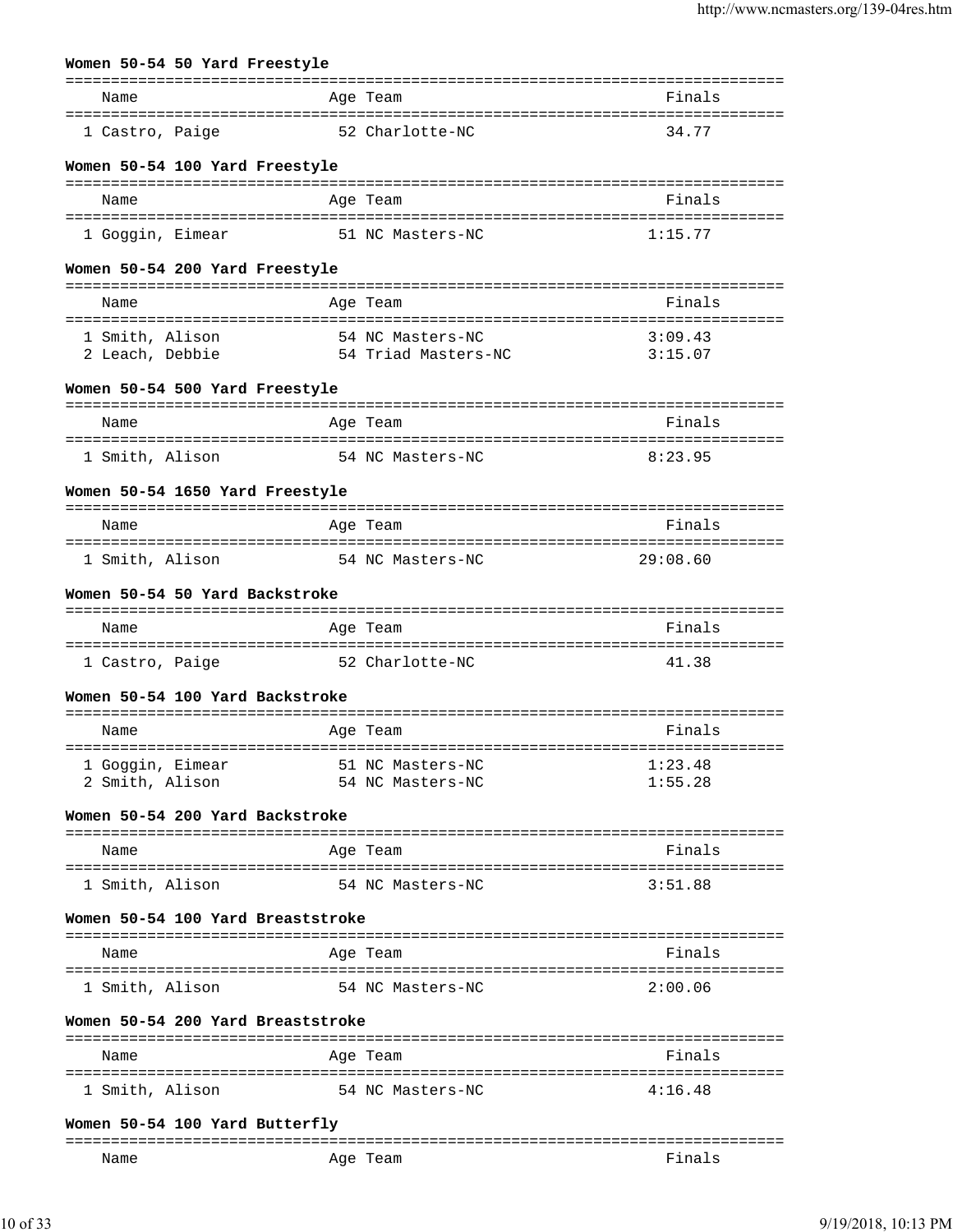| 1 Goggin, Eimear                                            |          | 51 NC Masters-NC            | 1:22.42                  |
|-------------------------------------------------------------|----------|-----------------------------|--------------------------|
| Women 50-54 100 Yard IM                                     |          |                             |                          |
| Name                                                        | Age Team | --------------------------- | Finals                   |
| ====================================<br>1 Castro, Paige     |          | 52 Charlotte-NC             | 1:28.42                  |
| 2 Smith, Alison                                             |          | 54 NC Masters-NC            | 1:47.93                  |
| Women 50-54 200 Yard IM                                     |          |                             |                          |
| Name                                                        | Age Team |                             | Finals                   |
| 1 Goggin, Eimear                                            |          | 51 NC Masters-NC            | 2:56.62                  |
| 2 Smith, Alison                                             |          | 54 NC Masters-NC            | 3:45.12                  |
| Women 55-59 50 Yard Freestyle                               |          |                             |                          |
| Name                                                        | Age Team |                             | Finals                   |
| ------------------------------------<br>1 Massengale, Susan |          | 55 Raleigh Masters-NC       | 38.83                    |
| Women 55-59 100 Yard Freestyle                              |          |                             |                          |
|                                                             |          |                             |                          |
| Name                                                        | Age Team |                             | Finals                   |
| 1 Massengale, Susan                                         |          | 55 Raleigh Masters-NC       | 1:23.62                  |
| Women 55-59 50 Yard Backstroke                              |          |                             |                          |
|                                                             |          |                             |                          |
| Name<br>=====================                               | Age Team |                             | Finals                   |
| 1 Massengale, Susan                                         |          | 55 Raleigh Masters-NC       | 44.92                    |
| Women 55-59 50 Yard Butterfly                               |          |                             |                          |
| Name                                                        | Age Team |                             | Finals                   |
|                                                             |          |                             |                          |
| 1 Massengale, Susan                                         |          | 55 Raleigh Masters-NC       | 45.76                    |
| Women 60-64 50 Yard Freestyle                               |          |                             |                          |
| Name                                                        | Age Team |                             | Finals                   |
| l Godwin, Margaret                                          |          | 60 Rocky Mount-NC           | 33.58                    |
| Women 60-64 100 Yard Freestyle                              |          |                             |                          |
| Name                                                        | Age Team |                             | --------------<br>Finals |
| =================                                           |          |                             |                          |
| 1 Godwin, Margaret                                          |          | 60 Rocky Mount-NC           | 1:18.31                  |
| Women 60-64 200 Yard Freestyle                              |          |                             |                          |
| Name                                                        | Age Team |                             | Finals                   |
| l Godwin, Marqaret                                          |          | 60 Rocky Mount-NC           | 3:06.25                  |
| Women 60-64 50 Yard Breaststroke                            |          |                             |                          |
| Name                                                        | Age Team |                             | Finals                   |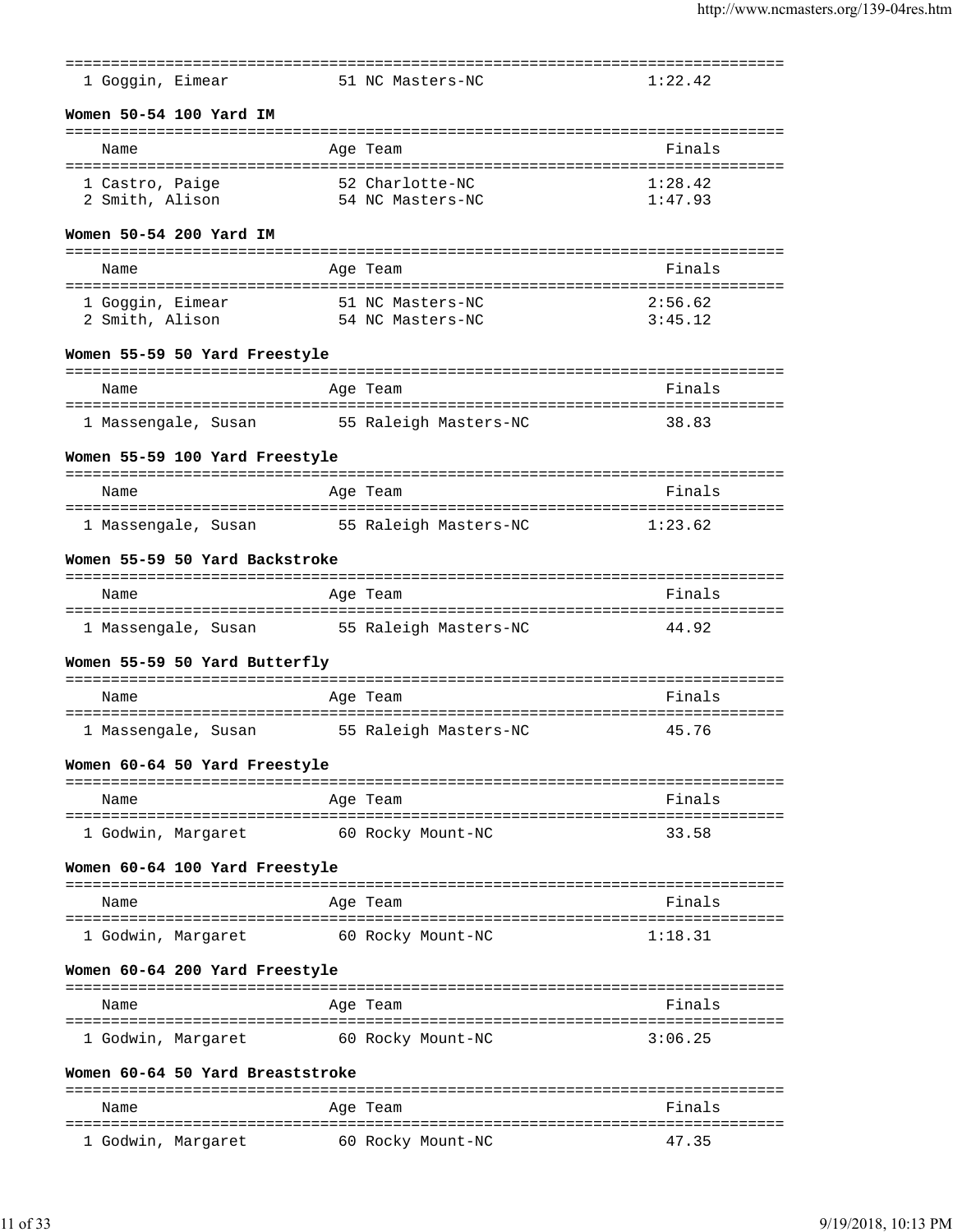|                              |  | Women 60-64 100 Yard Breaststroke |                                                        |                                |
|------------------------------|--|-----------------------------------|--------------------------------------------------------|--------------------------------|
| Name                         |  |                                   | Age Team                                               | Finals                         |
| 1 Godwin, Margaret           |  |                                   | 60 Rocky Mount-NC                                      | 1:42.50                        |
|                              |  | Women 65-69 100 Yard Freestyle    |                                                        |                                |
| Name                         |  |                                   | Age Team                                               | Finals                         |
| 1 Hovey, Mary Anna           |  |                                   | 66 Durham Masters-NC                                   | 1:36.88                        |
|                              |  | Women 65-69 200 Yard Freestyle    |                                                        |                                |
| Name                         |  |                                   | Age Team                                               | Finals                         |
| l Hovey, Mary Anna           |  |                                   | 66 Durham Masters-NC                                   | 3:33.50                        |
|                              |  | Women 65-69 100 Yard Backstroke   |                                                        |                                |
| Name                         |  |                                   | Age Team                                               | Finals                         |
|                              |  |                                   |                                                        |                                |
| 1 Hovey, Mary Anna           |  |                                   | 66 Durham Masters-NC                                   | 1:53.01                        |
| Women 65-69 100 Yard IM      |  |                                   |                                                        |                                |
| Name                         |  |                                   | Age Team                                               | Finals                         |
| 1 Hovey, Mary Anna           |  |                                   | 66 Durham Masters-NC                                   | 1:48.12                        |
| Women 65-69 200 Yard IM      |  |                                   |                                                        |                                |
| Name                         |  |                                   | Age Team                                               | Finals                         |
| 1 Hovey, Mary Anna           |  |                                   | 66 Durham Masters-NC                                   | 4:02.02                        |
|                              |  | Women 70-74 50 Yard Freestyle     |                                                        |                                |
| Name                         |  |                                   | Age Team                                               | Finals                         |
| 1 Stevenson, Marie           |  |                                   | 70 NC Masters-NC                                       | 1:02.83                        |
|                              |  | Women 70-74 50 Yard Backstroke    |                                                        |                                |
| Name                         |  |                                   | Age Team                                               | Finals                         |
| 1 Stevenson, Marie           |  |                                   | 70 NC Masters-NC                                       | 1:08.20                        |
|                              |  | Men 18-24 50 Yard Freestyle       |                                                        |                                |
|                              |  |                                   |                                                        |                                |
| Name<br>==================== |  |                                   | Age Team                                               | Finals                         |
| 1 Kyle, Bain                 |  |                                   | 24 Rocky Mount-NC                                      | 21.75                          |
|                              |  | Men 18-24 100 Yard Freestyle      |                                                        |                                |
| Name                         |  |                                   | Age Team                                               | Finals                         |
| 1 Kyle, Bain                 |  |                                   | 24 Rocky Mount-NC                                      | 48.76                          |
|                              |  | Men 18-24 200 Yard Freestyle      |                                                        |                                |
| Name                         |  |                                   | Age Team                                               | Finals                         |
| 1 Kyle, Bain                 |  |                                   | =================================<br>24 Rocky Mount-NC | :==================<br>1:54.18 |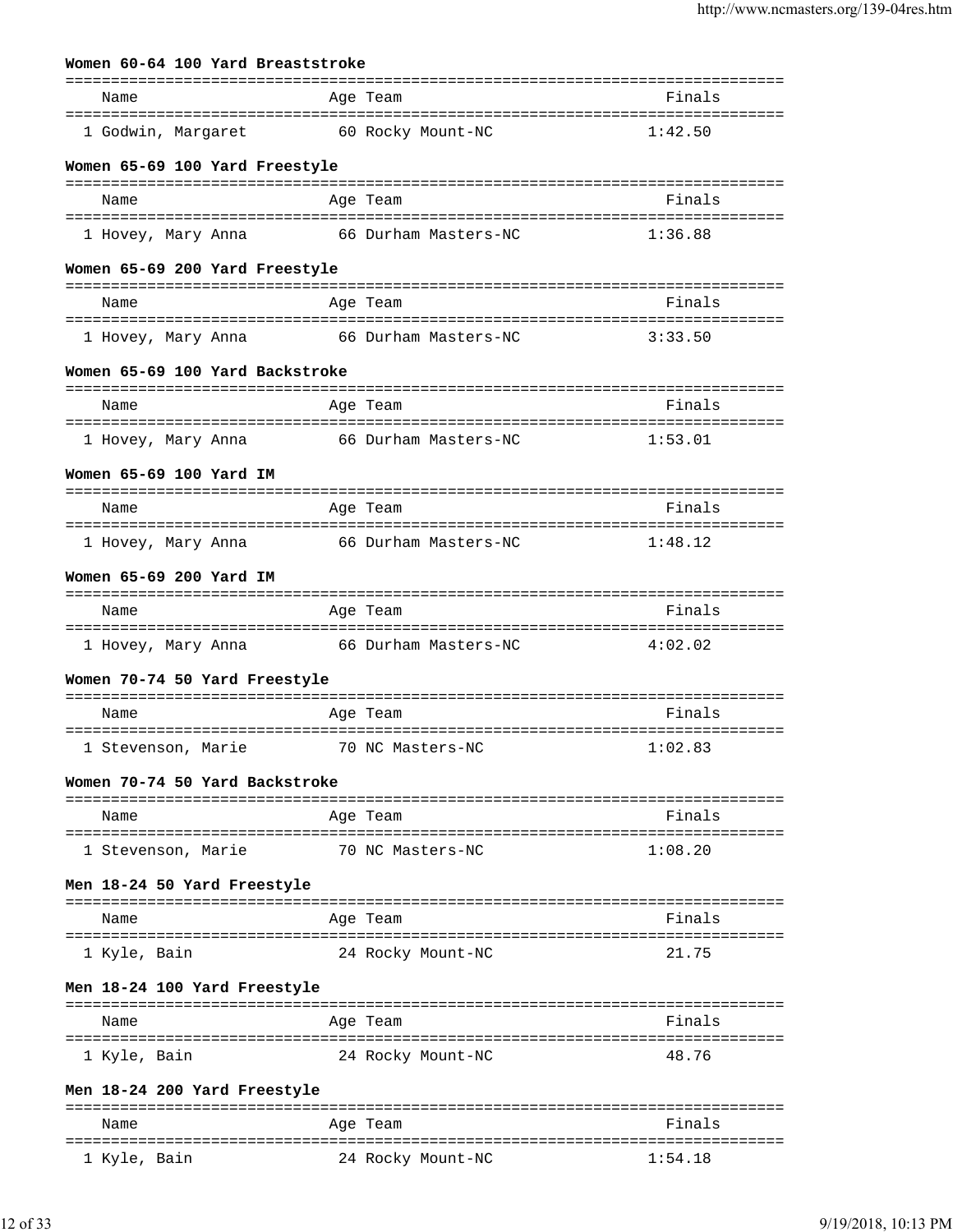| 2 Leach, Carson                       |          | 24 Triad Masters-NC   | 2:21.87                        |
|---------------------------------------|----------|-----------------------|--------------------------------|
| Men 18-24 500 Yard Freestyle          |          |                       |                                |
| Name                                  |          |                       | ============================== |
|                                       |          | Age Team              | Finals                         |
| 1 Kyle, Bain                          |          | 24 Rocky Mount-NC     | 5:46.18                        |
| Men 18-24 50 Yard Breaststroke        |          |                       |                                |
| Name                                  |          | Age Team              | Finals                         |
| 1 Kyle, Bain                          |          | 24 Rocky Mount-NC     | 31.06                          |
| Men 18-24 50 Yard Butterfly           |          |                       |                                |
| Name                                  |          | Age Team              | Finals                         |
| 1 Kyle, Bain                          |          | 24 Rocky Mount-NC     | 24.52                          |
| Men 18-24 100 Yard Butterfly          |          |                       |                                |
| Name                                  |          | Age Team              | Finals                         |
| 1 Kyle, Bain                          |          | 24 Rocky Mount-NC     | 55.99                          |
| Men 25-29 50 Yard Freestyle           |          |                       |                                |
| Name                                  |          | Age Team              | Finals                         |
|                                       |          |                       | ========================       |
| 1 Krayer, Michael                     |          | 26 Raleigh Masters-NC | 21.30                          |
| 2 Miller, Chris                       |          | 27 Durham Masters-NC  | 22.91                          |
| 3 Guilherme, Macky                    |          | 26 Raleigh Masters-NC | 24.36                          |
| 4 Mikrut, Joel                        |          | 26 MAC Masters-NC     | 24.91                          |
| 5 Caruth, Joseph                      |          | 27 Durham Masters-NC  | 25.74                          |
| 6 Eudailey, Joshua                    |          | 26 Durham Masters-NC  | 28.76                          |
| 7 Shue, Billy                         |          | 25 Charlotte-NC       | 33.14                          |
| Men 25-29 100 Yard Freestyle          |          |                       |                                |
| Name                                  | Age Team |                       | Finals                         |
|                                       |          |                       |                                |
| 1 Krayer, Michael                     |          | 26 Raleigh Masters-NC | 47.56                          |
| 2 Smith, Justin                       |          | 25 NC Masters-NC      | 50.74                          |
| 3 Caruth, Joseph                      |          | 27 Durham Masters-NC  | 56.63                          |
| 4 Guilherme, Macky                    |          | 26 Raleigh Masters-NC | 1:04.03                        |
| 5 Shue, Billy                         |          | 25 Charlotte-NC       | 1:15.64                        |
| Men 25-29 200 Yard Freestyle          |          |                       |                                |
| Name                                  |          | Age Team              | Finals                         |
| 1 Krayer, Michael                     |          | 26 Raleigh Masters-NC | 1:48.35                        |
| 2 Caruth, Joseph 27 Durham Masters-NC |          |                       | 2:04.97                        |
| 3 Shue, Billy                         |          | 25 Charlotte-NC       | 2:47.03                        |
| Men 25-29 1000 Yard Freestyle         |          |                       |                                |
|                                       |          |                       |                                |
| Name                                  |          | Age Team              | Finals                         |
|                                       |          |                       | 14:29.89                       |
| Men 25-29 50 Yard Backstroke          |          |                       |                                |
| Name                                  |          | Age Team              | Finals                         |

13 of 33 9/19/2018, 10:13 PM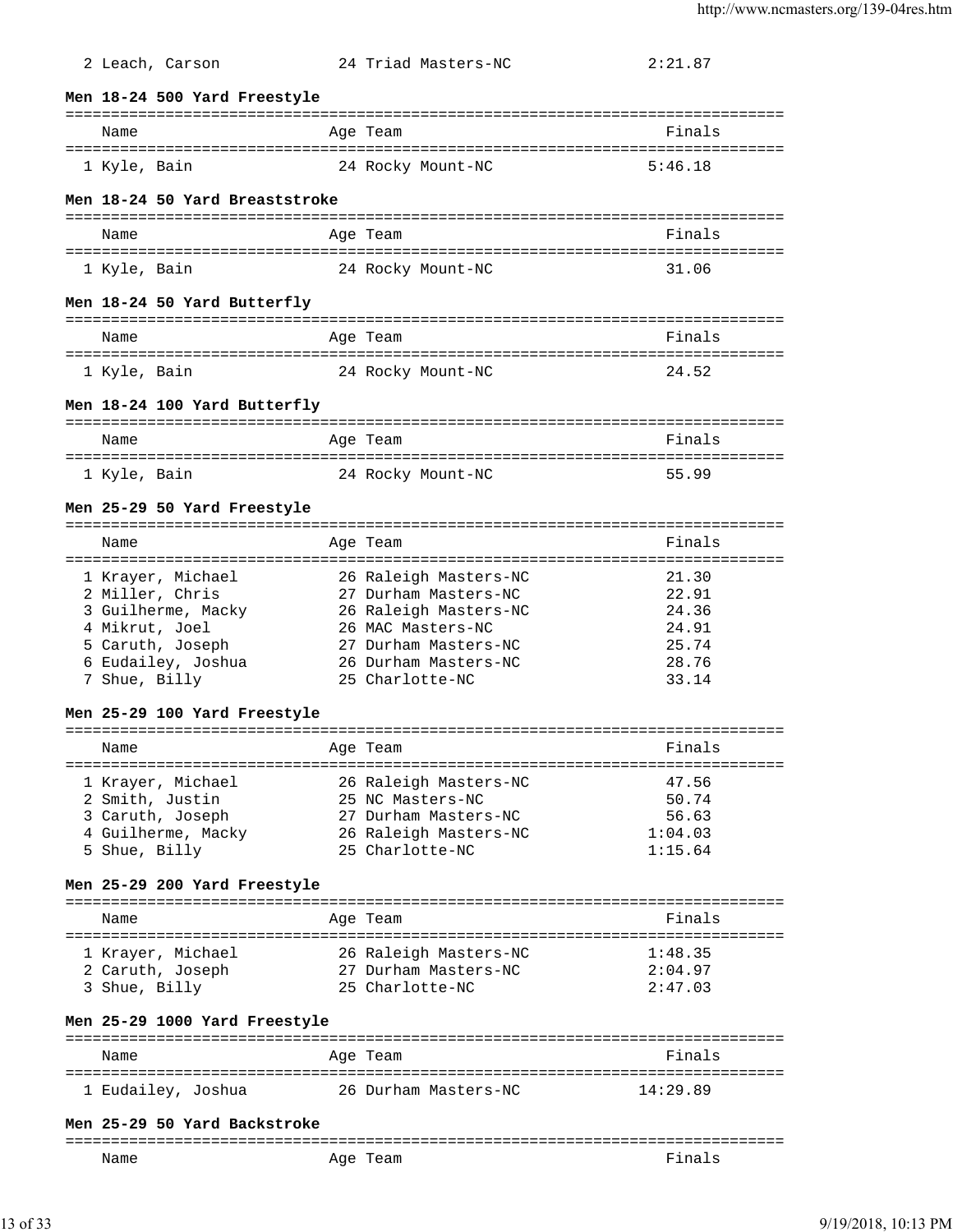| 1 Miller, Chris                    | 27 Durham Masters-NC  | 26.01   |
|------------------------------------|-----------------------|---------|
|                                    |                       |         |
| 2 Shue, Billy                      | 25 Charlotte-NC       | 43.87   |
|                                    |                       |         |
| Men 25-29 100 Yard Backstroke      |                       |         |
|                                    |                       |         |
| Name                               | Age Team              | Finals  |
|                                    |                       |         |
| 1 Caruth, Joseph                   | 27 Durham Masters-NC  | 1:10.35 |
| 2 Shue, Billy                      | 25 Charlotte-NC       | 1:36.11 |
|                                    |                       |         |
| Men 25-29 200 Yard Backstroke      |                       |         |
|                                    |                       |         |
| Name                               | Age Team              | Finals  |
|                                    |                       |         |
| 1 Caruth, Joseph                   | 27 Durham Masters-NC  | 2:41.03 |
| 2 Shue, Billy                      | 25 Charlotte-NC       | 3:28.11 |
|                                    |                       |         |
| Men 25-29 50 Yard Breaststroke     |                       |         |
|                                    |                       |         |
| Name                               | Age Team              | Finals  |
|                                    |                       |         |
| 1 Miller, Chris                    | 27 Durham Masters-NC  | 31.31   |
| 2 Shue, Billy                      | 25 Charlotte-NC       | 43.18   |
|                                    |                       |         |
| Men 25-29 100 Yard Breaststroke    |                       |         |
|                                    |                       |         |
| Name                               | Aqe Team              | Finals  |
| ---------------------------------- |                       |         |
| 1 Mikrut, Joel                     | 26 MAC Masters-NC     | 1:10.36 |
| 2 Shue, Billy                      | 25 Charlotte-NC       | 1:34.13 |
|                                    |                       |         |
| Men 25-29 200 Yard Breaststroke    |                       |         |
|                                    |                       |         |
| Name                               | Age Team              | Finals  |
|                                    |                       |         |
| 1 Shue, Billy                      | 25 Charlotte-NC       | 3:21.25 |
|                                    |                       |         |
| Men 25-29 50 Yard Butterfly        |                       |         |
|                                    |                       |         |
| Name                               | Age Team              | Finals  |
|                                    |                       |         |
| 1 Miller, Chris                    | 27 Durham Masters-NC  | 25.39   |
|                                    |                       |         |
| Men 25-29 100 Yard IM              |                       |         |
|                                    |                       |         |
| Name                               | Age Team              | Finals  |
|                                    |                       |         |
| 1 Krayer, Michael                  | 26 Raleigh Masters-NC | 57.17   |
| 2 Miller, Chris                    | 27 Durham Masters-NC  | 57.58   |
| 3 Smith, Justin                    | 25 NC Masters-NC      | 59.05   |
| 4 Guilherme, Macky                 | 26 Raleigh Masters-NC | 1:02.34 |
| 5 Shue, Billy                      | 25 Charlotte-NC       | 1:32.02 |
|                                    |                       |         |
| Men 30-34 50 Yard Freestyle        |                       |         |
|                                    |                       |         |
| Name                               | Age Team              | Finals  |
|                                    |                       |         |
| 1 Terndrup, Seth                   | 33 MAC Masters-NC     | 22.96   |
| 2 Waldenmayer, Jonathan            | 32 MAC Masters-NC     | 22.99   |
| 3 Bowman, Frank                    | 34 Raleigh Masters-NC | 23.39   |
| 4 Sacerio, Carlos                  | 34 Raleigh Masters-NC | 23.67   |
| 5 Ferris, Michael                  | 31 MAC Masters-NC     | 24.46   |
| 6 Sadosky, Daniel                  | 34 Durham Masters-NC  | 25.10   |
| 7 McFetters, Erik                  | 33 NC Masters-NC      | 27.19   |
|                                    |                       |         |
|                                    |                       |         |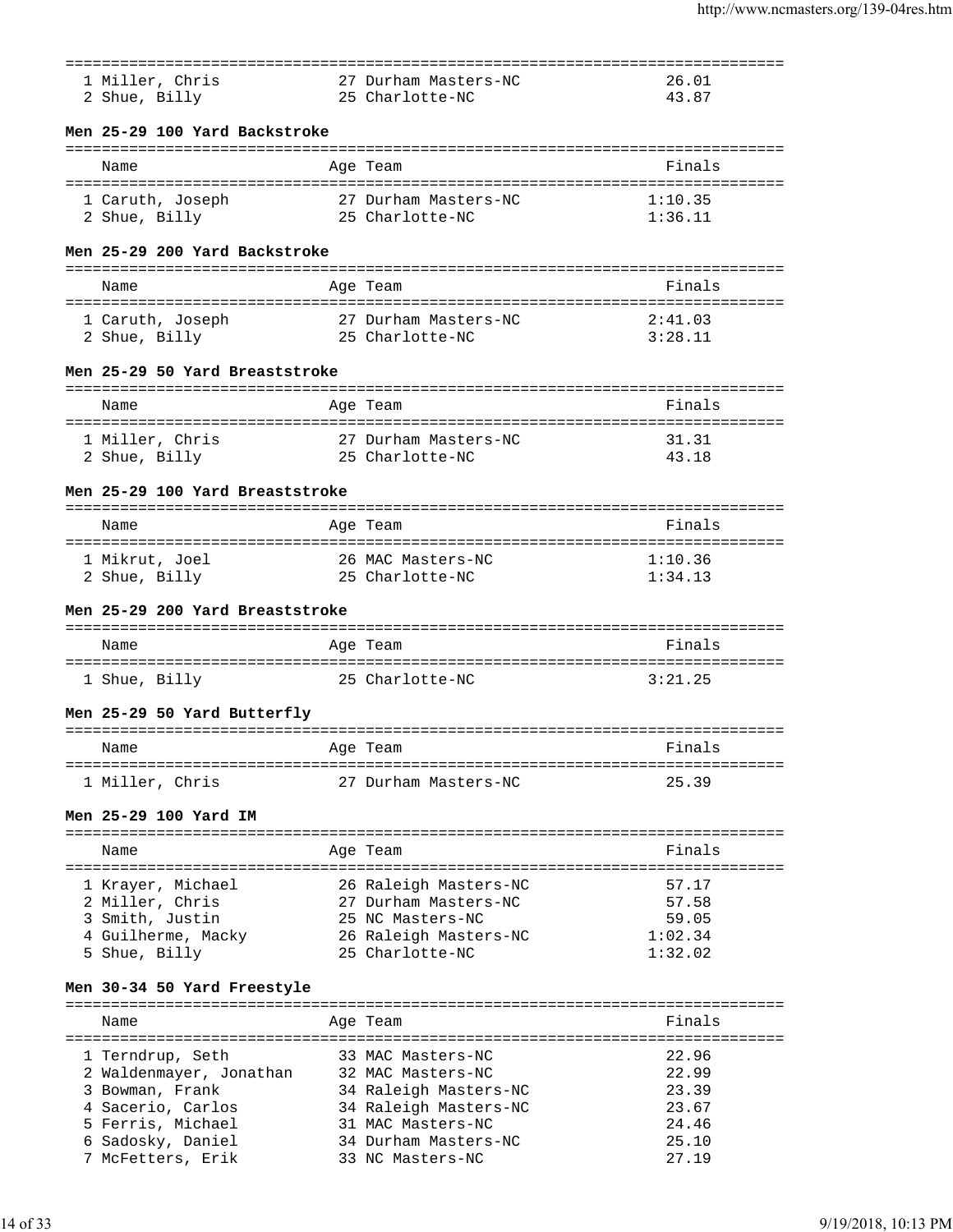**Men 30-34 100 Yard Freestyle** =============================================================================== Name **Age Team** Age Team **Finals** =============================================================================== 1 Terndrup, Seth 33 MAC Masters-NC 50.54 2 Bowman, Frank 34 Raleigh Masters-NC 51.00 **Men 30-34 200 Yard Freestyle** =============================================================================== Name **Age Team Age Team Age Team Rimals** =============================================================================== 1 Ferris, Michael 31 MAC Masters-NC 1:59.48 2 McFetters, Erik 33 NC Masters-NC 2:09.61 **Men 30-34 500 Yard Freestyle** =============================================================================== Name Age Team =============================================================================== 1 Ferris, Michael 31 MAC Masters-NC 5:27.57 **Men 30-34 1000 Yard Freestyle** =============================================================================== Name **Age Team** Age Team **Finals** =============================================================================== 1 Waldenmayer, Jonathan 32 MAC Masters-NC 11:43.62 **Men 30-34 50 Yard Backstroke** =============================================================================== Name Age Team Finals =============================================================================== 1 Bowman, Frank 34 Raleigh Masters-NC 26.99 2 Beaty, John 33 RATS-SE 27.37 3 Terndrup, Seth 33 MAC Masters-NC 29.09 **Men 30-34 100 Yard Backstroke** =============================================================================== Name **Age Team Age Team Age Team Age Team Pinals** =============================================================================== 1 Beaty, John 33 RATS-SE 58.37 2 Terndrup, Seth 33 MAC Masters-NC 1:04.98 3 Ferris, Michael 31 MAC Masters-NC 1:05.40 **Men 30-34 200 Yard Backstroke** =============================================================================== Name **Age Team** Age Team **Finals** =============================================================================== 1 Waldenmayer, Jonathan 32 MAC Masters-NC 2:09.43 **Men 30-34 50 Yard Breaststroke** =============================================================================== Name **Age Team** Age Team **Finals** =============================================================================== 1 Terndrup, Seth 33 MAC Masters-NC 31.13 2 Sadosky, Daniel 34 Durham Masters-NC 31.17 **Men 30-34 100 Yard Breaststroke** =============================================================================== Age Team **Finals** ===============================================================================

8 Gould, Jason 32 Greensboro YMCA-NC 34.74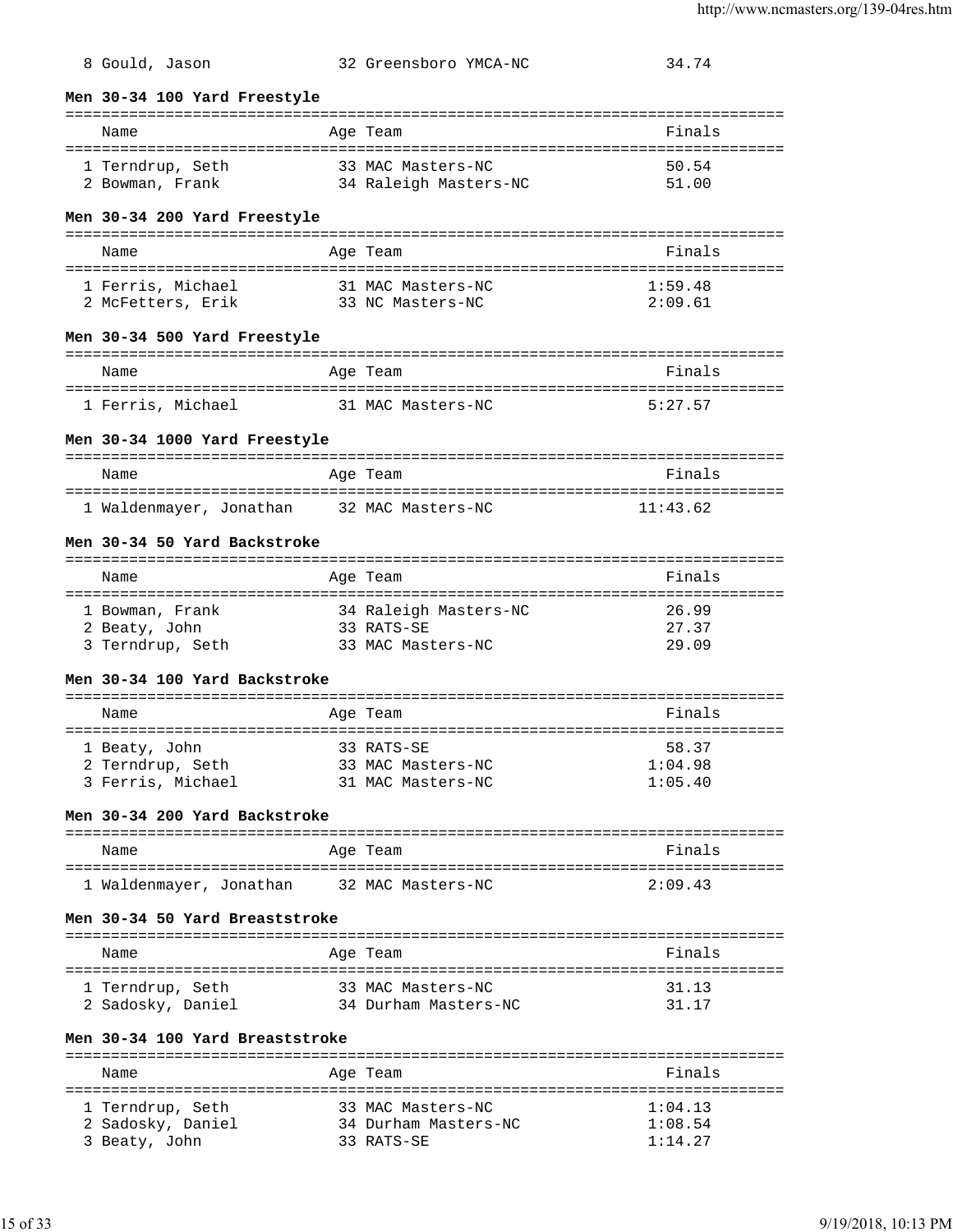### **Men 30-34 200 Yard Breaststroke**

| Name              | Age Team             | Finals  |
|-------------------|----------------------|---------|
| 1 Sadosky, Daniel | 34 Durham Masters-NC | 2:36.29 |
| 2 Beaty, John     | 33 RATS-SE           | 2:37.96 |

### **Men 30-34 50 Yard Butterfly**

| Name              | Age Team              | Finals |
|-------------------|-----------------------|--------|
| 1 Bowman, Frank   | 34 Raleigh Masters-NC | 25.09  |
| 2 Beaty, John     | 33 RATS-SE            | 26.32  |
| 3 Ferris, Michael | 31 MAC Masters-NC     | 26.58  |
| 4 Terndrup, Seth  | 33 MAC Masters-NC     | 26.87  |

### **Men 30-34 100 Yard Butterfly**

| Name              | Age Team              | Finals  |
|-------------------|-----------------------|---------|
| 1 Sacerio, Carlos | 34 Raleigh Masters-NC | 58.71   |
| 2 Ferris, Michael | 31 MAC Masters-NC     | 1:00.16 |
| 3 Terndrup, Seth  | 33 MAC Masters-NC     | 1:00.61 |

### **Men 30-34 100 Yard IM**

| Name              | Age Team             | Finals  |
|-------------------|----------------------|---------|
| 1 Terndrup, Seth  | 33 MAC Masters-NC    | 58.91   |
| 2 Sadosky, Daniel | 34 Durham Masters-NC | 1:03.55 |

# **Men 30-34 200 Yard IM**

| Name              | Age Team             | Finals  |
|-------------------|----------------------|---------|
| 1 Sadosky, Daniel | 34 Durham Masters-NC | 2:22.77 |

#### **Men 35-39 50 Yard Freestyle**

| Name               | Age Team             | Finals |
|--------------------|----------------------|--------|
| 1 Murray, Jeff     | 39 MAC Masters-NC    | 22.02  |
| 2 Pletcher, Todd   | 39 NC Masters-NC     | 23.03  |
| 3 Hunter, Ralph    | 39 MAC Masters-NC    | 23.68  |
| 4 Davis, Matt      | 36 Durham Masters-NC | 24.44  |
| 5 Robling, Steve   | 39 MAC Masters-NC    | 24.48  |
| 6 Hayworth, Hunter | 38 NC Masters-NC     | 25.26  |
| 7 Plenn, Eric      | 35 Unattached        | 26.56  |

### **Men 35-39 100 Yard Freestyle**

| Name |                                                                              | Age Team                                                                             | Finals                           |
|------|------------------------------------------------------------------------------|--------------------------------------------------------------------------------------|----------------------------------|
|      | 1 Crankshaw, Erik<br>2 Davis, Matt<br>3 Sturgis, Jason<br>4 Hayworth, Hunter | 36 Duke Aquatics-NC<br>36 Durham Masters-NC<br>37 MAC Masters-NC<br>38 NC Masters-NC | 52.48<br>55.37<br>59.35<br>59.57 |

### **Men 35-39 200 Yard Freestyle**

| Name                              | Age Team                                  | Finals             |
|-----------------------------------|-------------------------------------------|--------------------|
| 1 Murray, Jeff                    | 39 MAC Masters-NC                         | 1:47.30            |
| 2 Robling, Steve<br>3 Davis, Matt | 39 MAC Masters-NC<br>36 Durham Masters-NC | 2:03.52<br>2:05.76 |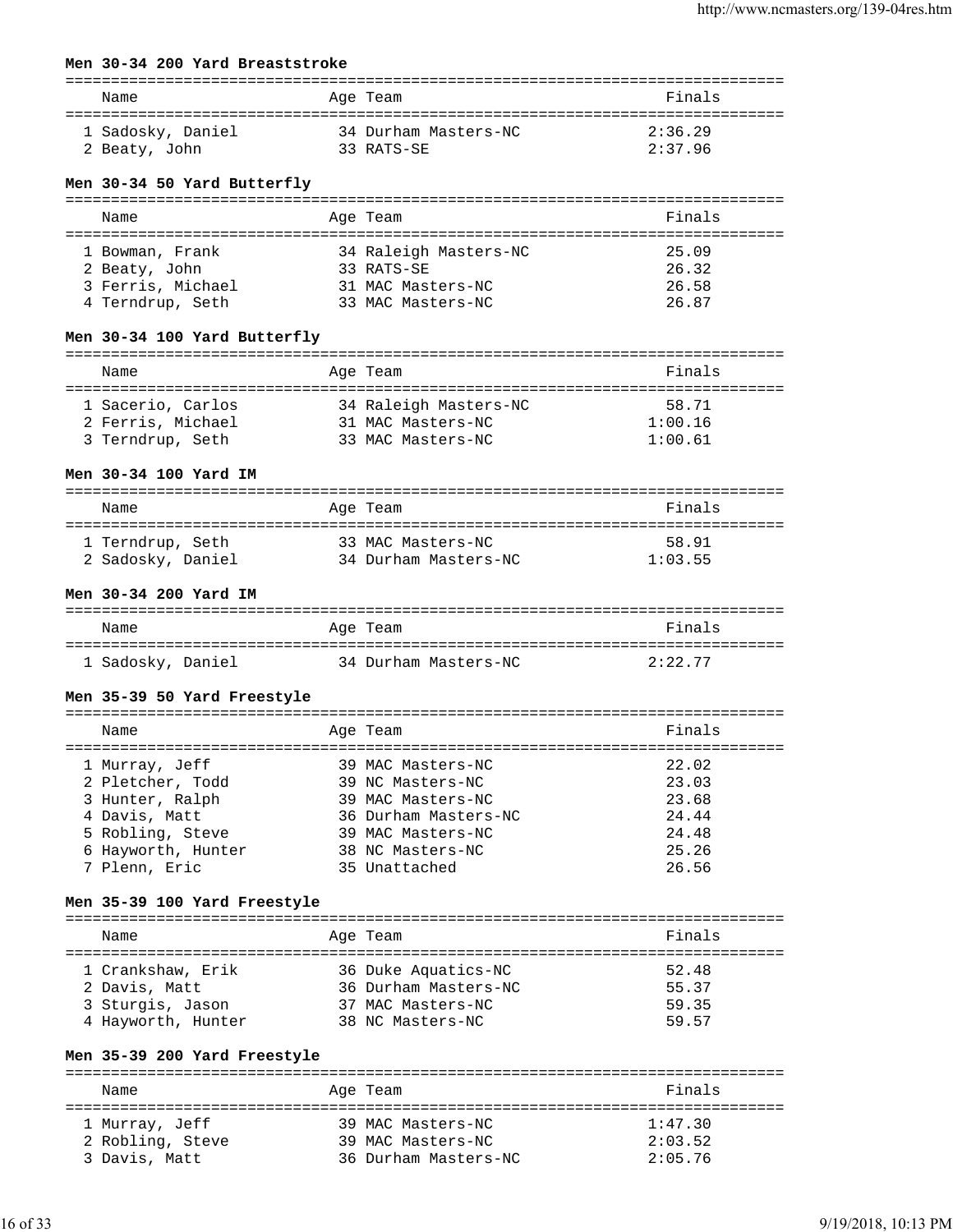| Men 35-39 500 Yard Freestyle                                            |                 |                                                                                                            |                                          |
|-------------------------------------------------------------------------|-----------------|------------------------------------------------------------------------------------------------------------|------------------------------------------|
| Name<br>======================================                          |                 | Age Team                                                                                                   | ================<br>Finals<br>========== |
| 1 Crankshaw, Erik<br>2 Sturgis, Jason<br>3 Davis, Matt                  |                 | =================================<br>36 Duke Aquatics-NC<br>37 MAC Masters-NC<br>36 Durham Masters-NC      | 5:02.82<br>6:01.39<br>6:14.99            |
| Men 35-39 1000 Yard Freestyle                                           |                 |                                                                                                            |                                          |
| Name                                                                    |                 | Age Team                                                                                                   | Finals                                   |
| 1 Davis, Matt                                                           |                 | 36 Durham Masters-NC                                                                                       | 12:42.68                                 |
| Men 35-39 1650 Yard Freestyle                                           |                 |                                                                                                            |                                          |
| Name                                                                    |                 | :===========<br>Age Team                                                                                   | Finals                                   |
| 1 Crankshaw, Erik                                                       |                 | 36 Duke Aquatics-NC                                                                                        | 17:37.42                                 |
| Men 35-39 50 Yard Backstroke                                            |                 |                                                                                                            |                                          |
| Name                                                                    |                 | Age Team                                                                                                   | Finals                                   |
| 1 Pletcher, Todd<br>2 Hayworth, Hunter                                  |                 | 39 NC Masters-NC<br>38 NC Masters-NC                                                                       | 27.02<br>32.21                           |
| Men 35-39 100 Yard Backstroke                                           |                 |                                                                                                            |                                          |
| Name                                                                    |                 | Age Team                                                                                                   | Finals                                   |
| ===================<br>1 Su, Billy<br>2 Davis, Matt<br>3 Sturgis, Jason |                 | :===================================<br>35 Raleigh Masters-NC<br>36 Durham Masters-NC<br>37 MAC Masters-NC | 1:09.37<br>1:12.14<br>1:14.38            |
| Men 35-39 200 Yard Backstroke                                           |                 |                                                                                                            |                                          |
| Name                                                                    |                 | Age Team                                                                                                   | Finals                                   |
| 1 Davis, Matt                                                           |                 | 36 Durham Masters-NC                                                                                       | 2:32.73                                  |
| Men 35-39 50 Yard Breaststroke                                          |                 |                                                                                                            |                                          |
| Name                                                                    |                 | Age Team                                                                                                   | Finals                                   |
| 1 Butcher, Rob<br>2 Hayworth, Hunter                                    |                 | 36 MAC Masters-NC<br>38 NC Masters-NC                                                                      | 27.94<br>36.23                           |
| Men 35-39 100 Yard Breaststroke                                         |                 |                                                                                                            |                                          |
| Name                                                                    |                 | Age Team                                                                                                   | Finals                                   |
| 1 Aber, Dan<br>2 Plenn, Eric                                            |                 | 35 Raleigh Masters-NC<br>35 Unattached                                                                     | 1:10.22<br>1:17.49                       |
| Men 35-39 200 Yard Breaststroke                                         |                 |                                                                                                            |                                          |
| Name<br>======================                                          | =============== | Age Team                                                                                                   | Finals                                   |
| 1 Butcher, Rob<br>2 Aber, Dan                                           |                 | 36 MAC Masters-NC<br>35 Raleigh Masters-NC                                                                 | 2:18.06<br>2:34.28                       |

### **Men 35-39 50 Yard Butterfly**

# ===============================================================================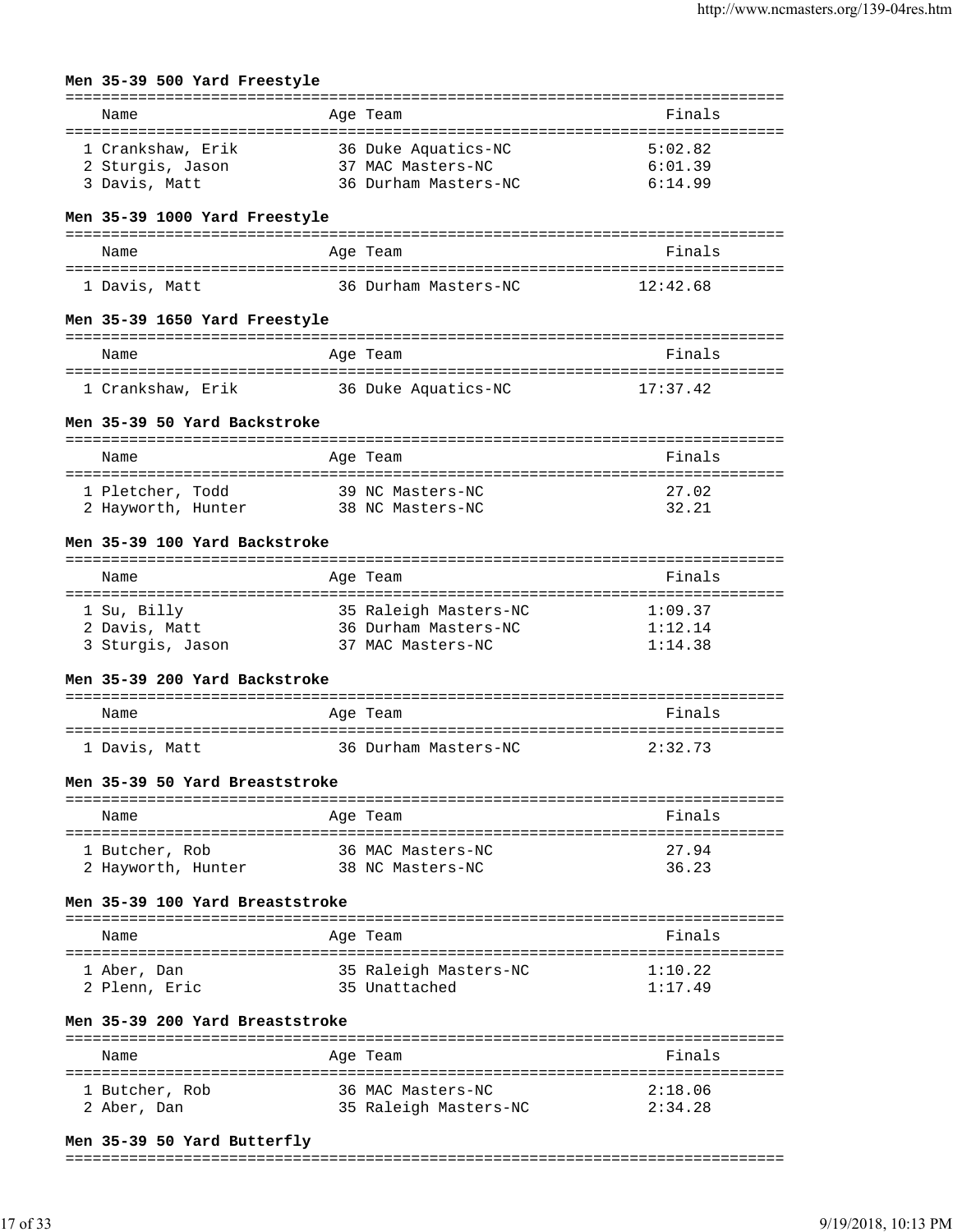| Name               | Age Team              | Finals |
|--------------------|-----------------------|--------|
| 1 Robling, Steve   | 39 MAC Masters-NC     | 27.03  |
| 2 Su, Billy        | 35 Raleigh Masters-NC | 28.78  |
| 3 Hayworth, Hunter | 38 NC Masters-NC      | 28.99  |

# **Men 35-39 100 Yard Butterfly**

| Name             | Age Team          | Finals  |
|------------------|-------------------|---------|
| 1 Murray, Jeff   | 39 MAC Masters-NC | 53.39   |
| 2 Hunter, Ralph  | 39 MAC Masters-NC | 57.53   |
| 3 Robling, Steve | 39 MAC Masters-NC | 1:01.77 |

# **Men 35-39 100 Yard IM**

| Name              | Age Team             | Finals  |  |  |
|-------------------|----------------------|---------|--|--|
|                   |                      |         |  |  |
| 1 Crankshaw, Erik | 36 Duke Aquatics-NC  | 58.34   |  |  |
| 2 Robling, Steve  | 39 MAC Masters-NC    | 1:04.05 |  |  |
| 3 Davis, Matt     | 36 Durham Masters-NC | 1:06.06 |  |  |
|                   |                      |         |  |  |

# **Men 35-39 200 Yard IM**

| Name             | Age Team              | Finals  |  |  |  |
|------------------|-----------------------|---------|--|--|--|
|                  |                       |         |  |  |  |
| 1 Pletcher, Todd | 39 NC Masters-NC      | 2:06.09 |  |  |  |
| 2 Hunter, Ralph  | 39 MAC Masters-NC     | 2:13.87 |  |  |  |
| 3 Aber, Dan      | 35 Raleigh Masters-NC | 2:29.93 |  |  |  |

# **Men 40-44 50 Yard Freestyle**

| Name              | Age Team          | Finals |
|-------------------|-------------------|--------|
| 1 Anderson, Peter | 43 Rocky Mount-NC | 22.02  |
| 2 Schultz, Norman | 43 MAC Masters-NC | 22.68  |
| 3 Pistorio, Tyge  | 43 MAC Masters-NC | 23.73  |
| 4 Sealey, Robert  | 44 RMST-10        | 25.79  |

# **Men 40-44 100 Yard Freestyle**

| Name              | Age Team              | Finals  |
|-------------------|-----------------------|---------|
| 1 Anderson, Peter | 43 Rocky Mount-NC     | 50.28   |
| 2 Schultz, Norman | 43 MAC Masters-NC     | 50.45   |
| 3 Smith, Stratton | 44 MAC Masters-NC     | 56.24   |
| 4 White, Edward   | 40 Raleigh Masters-NC | 1:10.68 |

# **Men 40-44 200 Yard Freestyle**

| Name               | Age Team          | Finals  |
|--------------------|-------------------|---------|
| 1 Stevenson, Chris | 44 VMST-12        | 1:48.37 |
| 2 Smith, Stratton  | 44 MAC Masters-NC | 2:03.89 |

# **Men 40-44 500 Yard Freestyle**

| Name              |  | Finals                                                                                           |
|-------------------|--|--------------------------------------------------------------------------------------------------|
|                   |  |                                                                                                  |
| 1 Schultz, Norman |  | 5:18.36                                                                                          |
| 2 Pistorio, Tyge  |  | 5:18.82                                                                                          |
| 3 Smith, Stratton |  | 5:37.79                                                                                          |
| 4 White, Edward   |  | 8:17.35                                                                                          |
|                   |  | Age Team<br>43 MAC Masters-NC<br>43 MAC Masters-NC<br>44 MAC Masters-NC<br>40 Raleigh Masters-NC |

# **Men 40-44 1000 Yard Freestyle**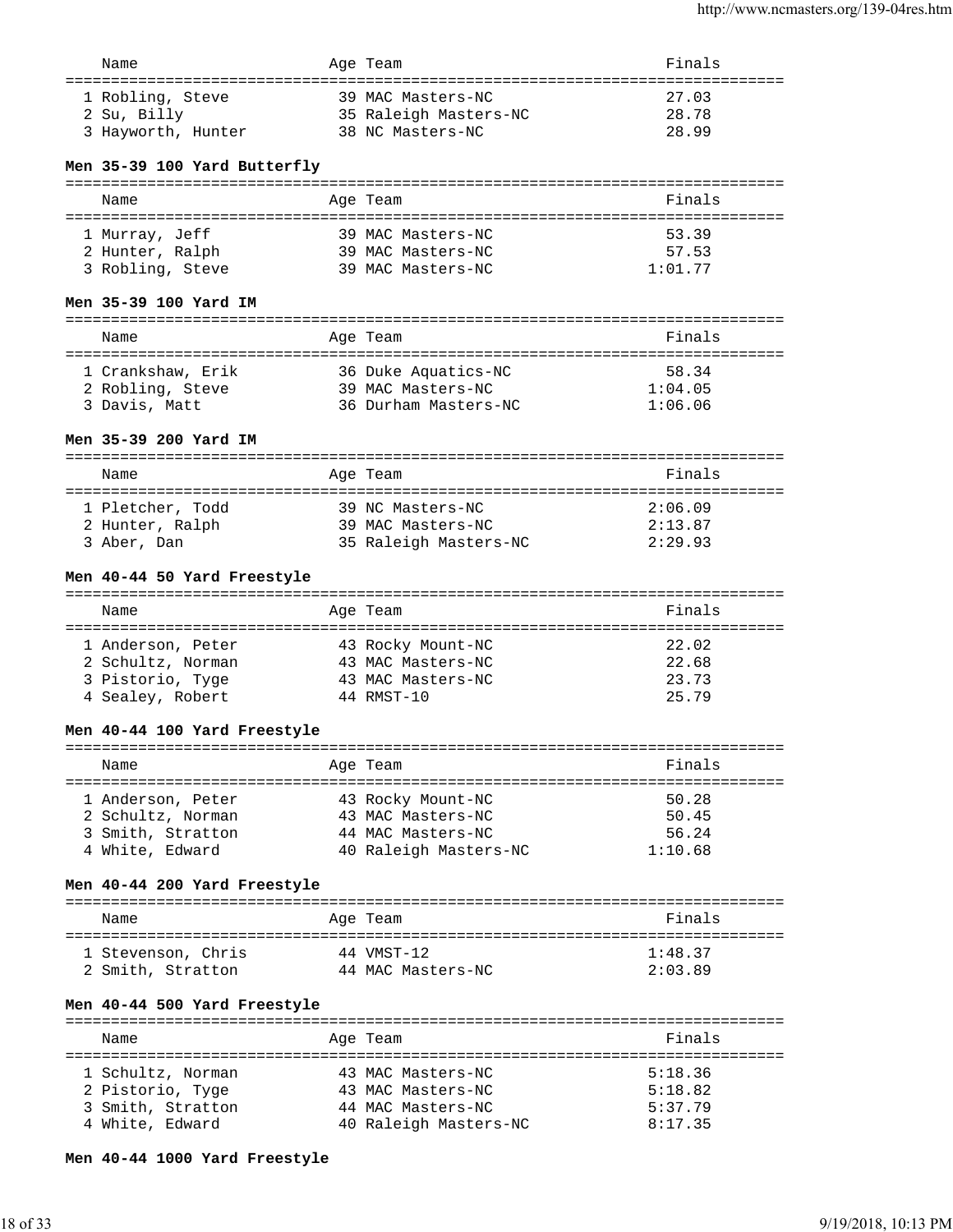| Name                            | Age Team              | Finals   |
|---------------------------------|-----------------------|----------|
|                                 |                       |          |
| 1 Stevenson, Chris              | 44 VMST-12            | 9:50.25  |
| 2 Smith, Stratton               | 44 MAC Masters-NC     | 11:33.20 |
| 3 Sexauer, Tim                  | 43 NC Masters-NC      | 15:50.55 |
|                                 |                       |          |
| Men 40-44 1650 Yard Freestyle   |                       |          |
| Name                            | Age Team              | Finals   |
|                                 |                       |          |
| 1 Pistorio, Tyge                | 43 MAC Masters-NC     | 18:35.47 |
| Men 40-44 50 Yard Backstroke    |                       |          |
| Name                            | Age Team              | Finals   |
|                                 |                       |          |
| 1 Stevenson, Chris              | 44 VMST-12            | 25.55    |
| Men 40-44 100 Yard Backstroke   |                       |          |
|                                 |                       |          |
| Name                            | Age Team              | Finals   |
| 1 Stevenson, Chris              | 44 VMST-12            | 53.49    |
| 2 Smith, Stratton               | 44 MAC Masters-NC     | 1:04.04  |
| 3 White, Edward                 | 40 Raleigh Masters-NC | 1:19.44  |
|                                 |                       |          |
| Men 40-44 200 Yard Backstroke   |                       |          |
| Name                            | Age Team              | Finals   |
|                                 |                       |          |
| 1 Smith, Stratton               | 44 MAC Masters-NC     | 2:18.45  |
| Men 40-44 50 Yard Breaststroke  |                       |          |
| Name                            |                       | Finals   |
|                                 | Age Team              |          |
| 1 Brewick, Noel                 | 41 MAC Masters-NC     | 28.19    |
| 2 Anderson, Peter               | 43 Rocky Mount-NC     | 30.90    |
| 3 White, Edward                 | 40 Raleigh Masters-NC | 42.47    |
|                                 |                       |          |
| Men 40-44 100 Yard Breaststroke |                       |          |
| Name                            | Age Team              | Finals   |
|                                 |                       |          |
| 1 Sealey, Robert                | 44 RMST-10            | 1:22.84  |
| 2 Sexauer, Tim                  | 43 NC Masters-NC      | 1:25.63  |
| Men 40-44 200 Yard Breaststroke |                       |          |
|                                 |                       |          |
| Name                            | Age Team              | Finals   |
| 1 Brewick, Noel                 | 41 MAC Masters-NC     | 2:21.85  |
| Men 40-44 50 Yard Butterfly     |                       |          |
|                                 | ============          |          |
| Name                            | Age Team              | Finals   |
|                                 |                       |          |
| 1 Stevenson, Chris              | 44 VMST-12            | 24.16    |
| 2 Brewick, Noel                 | 41 MAC Masters-NC     | 24.42    |
| 3 Anderson, Peter               | 43 Rocky Mount-NC     | 26.48    |
| 4 Sealey, Robert                | 44 RMST-10            | 29.67    |
|                                 |                       |          |

# **Men 40-44 100 Yard Butterfly**

### ===============================================================================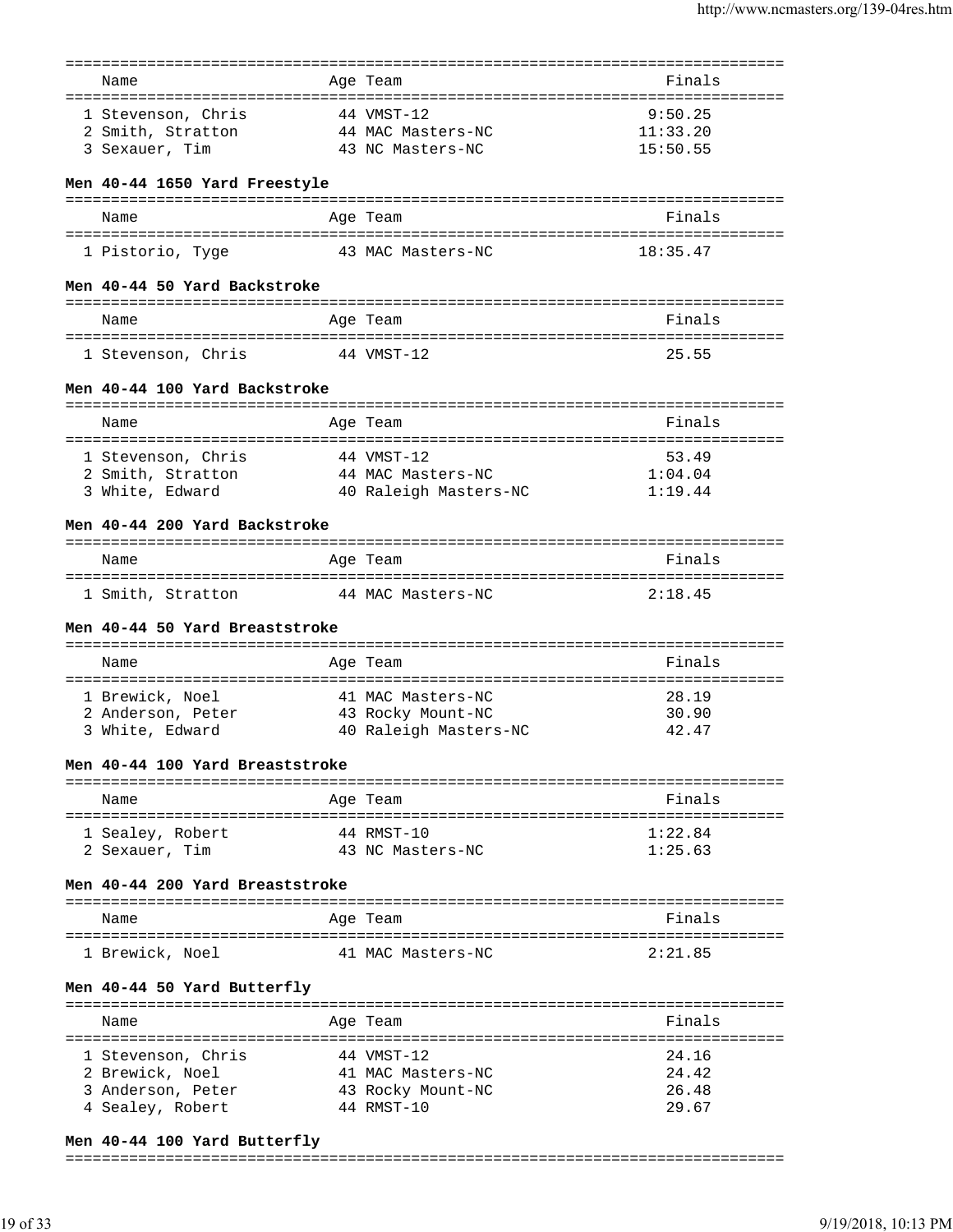| Name                                    | Age Team                        | Finals         |
|-----------------------------------------|---------------------------------|----------------|
| 1 Stevenson, Chris<br>2 Anderson, Peter | 44 VMST-12<br>43 Rocky Mount-NC | 52.42<br>54.65 |
| 3 Schultz, Norman                       | 43 MAC Masters-NC               | 58.90          |

# **Men 40-44 200 Yard Butterfly**

| Name               | Age Team   | Finals  |
|--------------------|------------|---------|
| 1 Stevenson, Chris | 44 VMST-12 | 2:04.19 |

# **Men 40-44 100 Yard IM**

=============================================================================== Name Age Team Finals =============================================================================== 1 Anderson, Peter 43 Rocky Mount-NC 57.53 2 Pistorio, Tyge 43 MAC Masters-NC 59.13 3 Schultz, Norman 43 MAC Masters-NC 59.18 4 Sealey, Robert 44 RMST-10 1:07.72 4 Sealey, Robert 44 RMST-10 <br>5 White, Edward 40 Raleigh Masters-NC 1:20.08

# **Men 40-44 200 Yard IM**

=============================================================================== Name **Age Team** Age Team **Finals** =============================================================================== 1 Anderson, Peter  $43$  Rocky Mount-NC  $2:07.77$ <br>
2 Pistorio, Tyge  $43$  MAC Masters-NC  $2:09.78$ 43 MAC Masters-NC  $2:09.78$ <br>43 MAC Masters-NC  $2:23.63$ 2 Pistorio, Tyge<br>3 Schultz, Norman

# **Men 40-44 400 Yard IM**

| Name              | Age Team          | Finals  |
|-------------------|-------------------|---------|
| 1 Schultz, Norman | 43 MAC Masters-NC | 5:06.72 |
| 2 Sexauer, Tim    | 43 NC Masters-NC  | 6:31.14 |

### **Men 45-49 50 Yard Freestyle**

| Name              | Age Team              | Finals |
|-------------------|-----------------------|--------|
| 1 Stewart, Henry  | 45 Raleigh Masters-NC | 22.88  |
| 2 Smith, Jeff     | 46 MAC Masters-NC     | 24.41  |
| 3 Johnson, Steven | 49 Raleigh Masters-NC | 25.25  |
| 4 Parker, Lee     | 47 Raleigh Masters-NC | 25.28  |
| 5 Jay, Mike       | 47 NC Masters-NC      | 25.79  |
| 6 Sealey, Thomas  | 48 RMST-10            | 27.59  |
|                   |                       |        |

# **Men 45-49 100 Yard Freestyle**

=============================================================================== Name Age Team Finals =============================================================================== 1 Stewart, Henry 45 Raleigh Masters-NC 50.43 2 Smith, Jeff 46 MAC Masters-NC 53.60 3 Johnson, Steven 49 Raleigh Masters-NC 57.25 4 Turnbull, Andrew 49 MAC Masters-NC 1:01.65 5 Holshouer, Jay 47 Raleigh Masters-NC 1:10.32

# **Men 45-49 200 Yard Freestyle**

| Name               | Age Team              | Finals  |
|--------------------|-----------------------|---------|
| 1 Jay, Mike        | 47 NC Masters-NC      | 2:25.54 |
| 2 Roerden, Jeffrey | 47 Raleigh Masters-NC | 2:32.23 |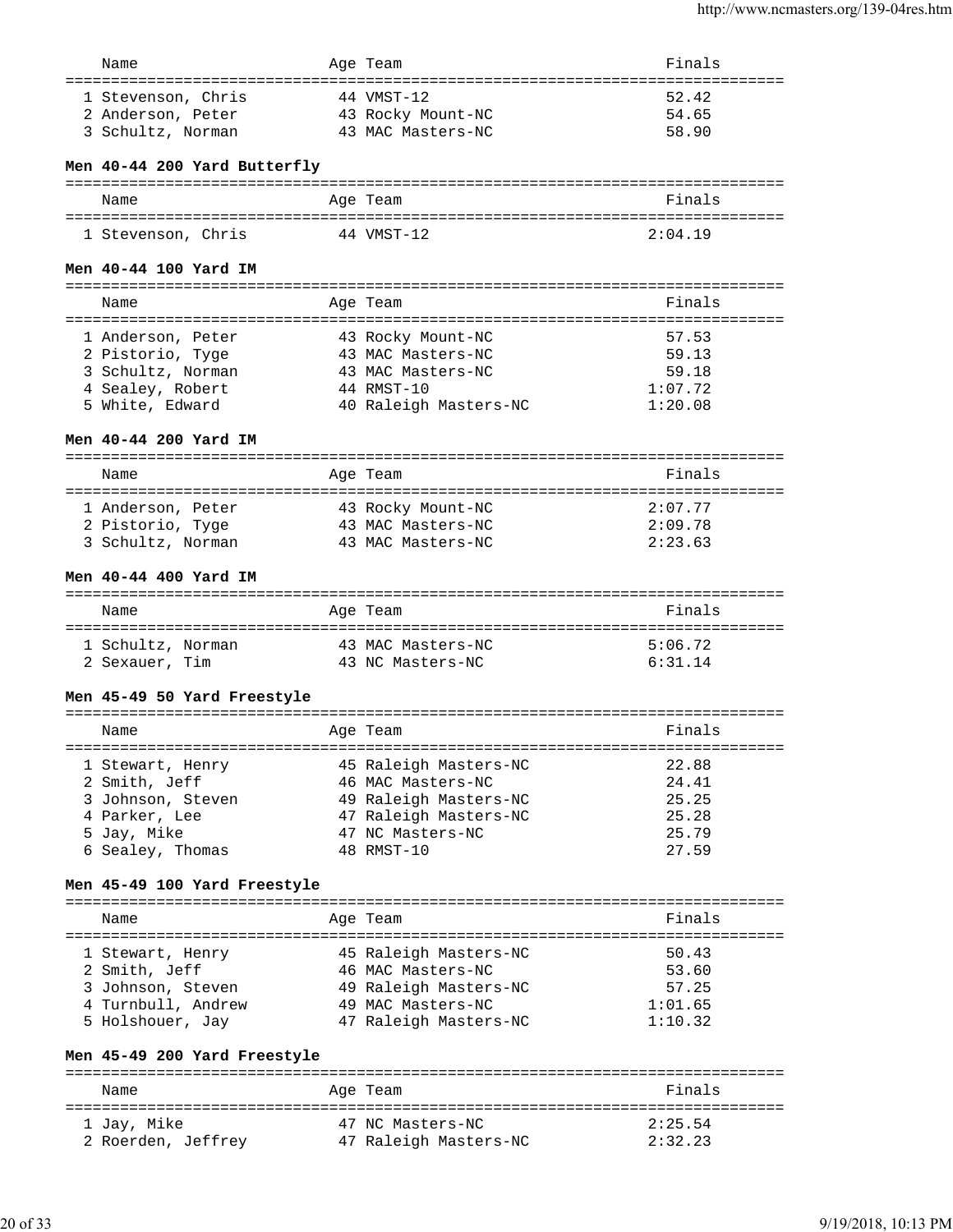# **Men 45-49 500 Yard Freestyle**

| Name                                     | Age Team                                   | Finals                               |
|------------------------------------------|--------------------------------------------|--------------------------------------|
| 1 Johnson, Steven                        | 49 Raleigh Masters-NC                      | 5:57.89                              |
| 2 Turnbull, Andrew                       | 49 MAC Masters-NC                          | 6:24.43                              |
| 3 Roerden, Jeffrey                       | 47 Raleigh Masters-NC                      | 6:55.13                              |
|                                          |                                            |                                      |
| Men 45-49 1000 Yard Freestyle            |                                            |                                      |
|                                          |                                            |                                      |
| Name                                     | Age Team                                   | Finals                               |
| 1 Sealey, Thomas                         | 48 RMST-10                                 | 13:11.20                             |
| Men 45-49 1650 Yard Freestyle            |                                            |                                      |
|                                          | ============                               |                                      |
| Name                                     | Age Team                                   | Finals                               |
|                                          |                                            | 23:54.60                             |
| 1 Roerden, Jeffrey 17 Raleigh Masters-NC |                                            |                                      |
| Men 45-49 50 Yard Backstroke             |                                            |                                      |
| Name                                     | Age Team                                   | Finals                               |
|                                          |                                            |                                      |
| 1 Stewart, Henry                         | 45 Raleigh Masters-NC                      | 27.34                                |
| 2 Smith, Jeff                            | 46 MAC Masters-NC                          | 29.08                                |
| 3 Johnson, Steven                        | 49 Raleigh Masters-NC                      | 31.63                                |
| 4 Sealey, Thomas                         | 48 RMST-10                                 | 32.86                                |
|                                          |                                            |                                      |
| Men 45-49 100 Yard Backstroke            |                                            |                                      |
| Name                                     | Age Team                                   | Finals                               |
| 1 Smith, Jeff                            | 46 MAC Masters-NC                          | 1:04.27                              |
|                                          |                                            |                                      |
| Men 45-49 200 Yard Backstroke            |                                            |                                      |
| Name                                     | Age Team                                   | Finals                               |
|                                          |                                            |                                      |
| 1 Sealey, Thomas                         | 48 RMST-10                                 | 2:31.60                              |
| Men 45-49 50 Yard Breaststroke           |                                            |                                      |
|                                          |                                            |                                      |
| Name                                     | Age Team                                   | Finals                               |
|                                          |                                            |                                      |
| 1 Blank, John<br>2 Smith, Jeff           | 48 Raleigh Masters-NC<br>46 MAC Masters-NC | 28.54<br>32.68                       |
| 3 Johnson, Steven                        | 49 Raleigh Masters-NC                      | 34.67                                |
| 4 Holshouer, Jay                         | 47 Raleigh Masters-NC                      | 37.12                                |
|                                          |                                            |                                      |
| Men 45-49 100 Yard Breaststroke          |                                            |                                      |
| Name                                     | Age Team                                   | Finals                               |
|                                          |                                            |                                      |
| 1 Blank, John                            | 48 Raleigh Masters-NC                      | 1:01.79                              |
| 2 Smith, Jeff                            | 46 MAC Masters-NC                          | 1:11.09                              |
| Men 45-49 50 Yard Butterfly              |                                            |                                      |
|                                          |                                            | ==================================== |
| Name                                     | Age Team                                   | Finals                               |
| 1 Stewart, Henry                         | 45 Raleigh Masters-NC                      | 25.35                                |
| 2 Johnson, Steven                        | 49 Raleigh Masters-NC                      | 28.30                                |
| 3 Smith, Jeff                            | 46 MAC Masters-NC                          | 28.58                                |
| 4 Turnbull, Andrew                       | 49 MAC Masters-NC                          | 31.02                                |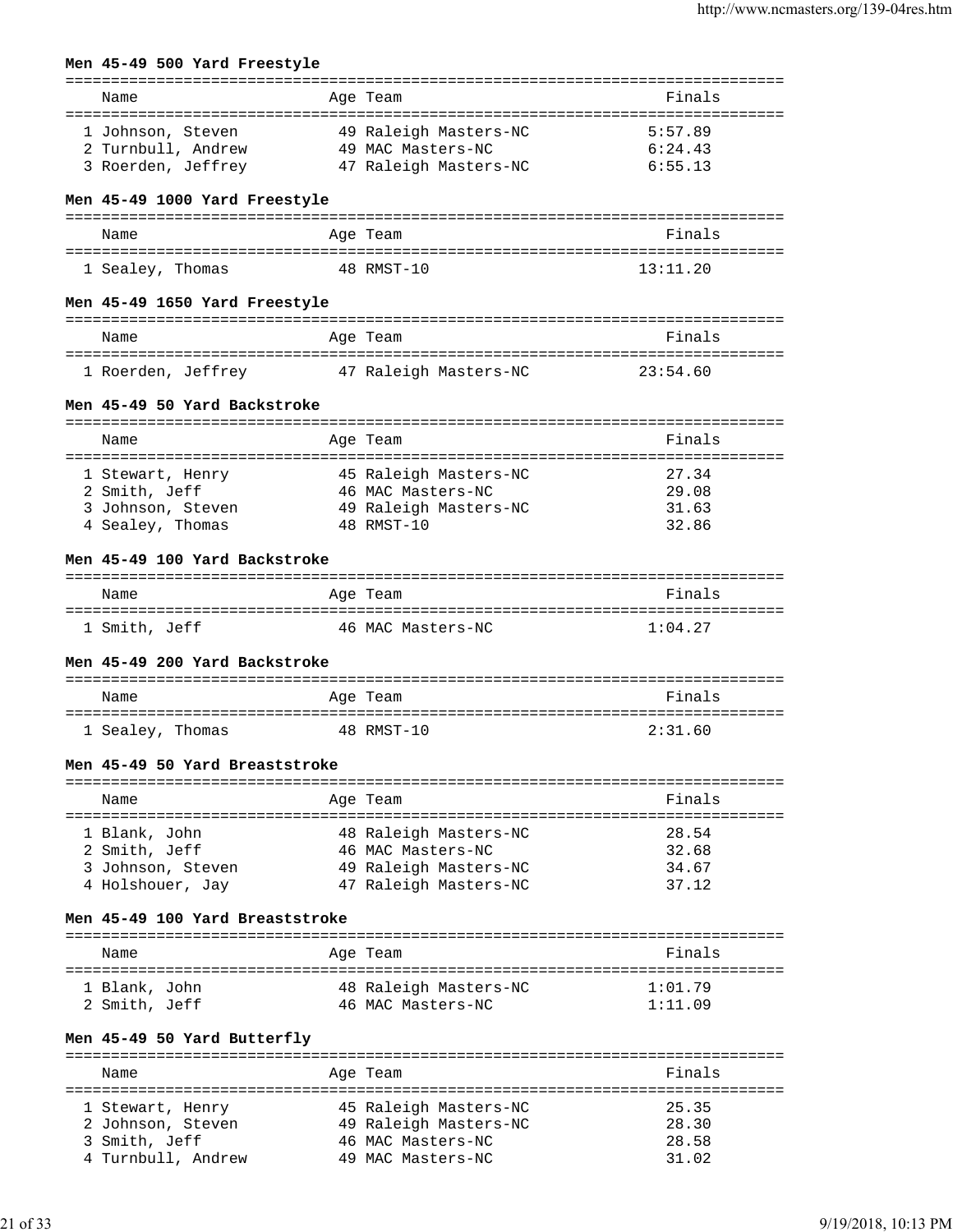| 5 Sealey, Thomas | 48 RMST-10            | 31.58 |
|------------------|-----------------------|-------|
| 6 Holshouer, Jay | 47 Raleigh Masters-NC | 36.67 |

- 
- 47 Raleigh Masters-NC
- 
- 

#### **Men 45-49 100 Yard Butterfly**

# ===============================================================================

| Name              | Age Team              | Finals  |
|-------------------|-----------------------|---------|
| 1 Stewart, Henry  | 45 Raleigh Masters-NC | 57.06   |
| 2 Smith, Jeff     | 46 MAC Masters-NC     | 1:01.77 |
| 3 Johnson, Steven | 49 Raleigh Masters-NC | 1:03.83 |
| 4 Jay, Mike       | 47 NC Masters-NC      | 1:13.46 |
| -- Blank, John    | 48 Raleigh Masters-NC | DO      |

# **Men 45-49 100 Yard IM**

| Name               |  | Age Team              | Finals  |  |  |  |
|--------------------|--|-----------------------|---------|--|--|--|
|                    |  |                       |         |  |  |  |
| 1 Smith, Jeff      |  | 46 MAC Masters-NC     | 1:00.96 |  |  |  |
| 2 Johnson, Steven  |  | 49 Raleigh Masters-NC | 1:05.90 |  |  |  |
| 3 Sealey, Thomas   |  | 48 RMST-10            | 1:09.88 |  |  |  |
| 4 Holshouer, Jay   |  | 47 Raleigh Masters-NC | 1:18.14 |  |  |  |
| 5 Roerden, Jeffrey |  | 47 Raleigh Masters-NC | 1:21.18 |  |  |  |

### **Men 45-49 200 Yard IM**

| Name              | Age Team              | Finals  |
|-------------------|-----------------------|---------|
| 1 Smith, Jeff     | 46 MAC Masters-NC     | 2:23.93 |
| 2 Johnson, Steven | 49 Raleigh Masters-NC | 2:27.63 |

### **Men 45-49 400 Yard IM**

| Name             | Age Team   | Finals  |
|------------------|------------|---------|
| 1 Sealey, Thomas | 48 RMST-10 | 5:38.10 |

### **Men 50-54 50 Yard Freestyle**

| Name               |  | Age Team              | Finals |  |  |
|--------------------|--|-----------------------|--------|--|--|
|                    |  |                       |        |  |  |
| 1 Slater, Douglas  |  | 51 Rocky Mount-NC     | 24.07  |  |  |
| 2 Phillips, John   |  | 50 Charlotte-NC       | 24.53  |  |  |
| 3 Spencer, Michael |  | 51 Raleigh Masters-NC | 25.21  |  |  |
| 4 Graham, Thomas   |  | 51 Charlotte-NC       | 25.43  |  |  |
| 5 Miller, Jaime    |  | 54 NC Masters-NC      | 34.03  |  |  |

#### **Men 50-54 100 Yard Freestyle**

| Name |                                       | Age Team                             | Finals         |
|------|---------------------------------------|--------------------------------------|----------------|
|      | 1 Slater, Douglas<br>2 Phillips, John | 51 Rocky Mount-NC<br>50 Charlotte-NC | 53.23<br>54.79 |
|      | 3 Spencer, Michael                    | 51 Raleigh Masters-NC                | 55.24          |
|      | 4 Graham, Thomas                      | 51 Charlotte-NC                      | 57.55          |
|      | 5 Haller, Fritz                       | 50 Unattached                        | 1:03.42        |
|      | 6 Miller, Jaime                       | 54 NC Masters-NC                     | 1:20.95        |

#### **Men 50-54 200 Yard Freestyle**

| Name             | Age Team        | Finals  |
|------------------|-----------------|---------|
| 1 Phillips, John | 50 Charlotte-NC | 2:06.00 |

#### **Men 50-54 500 Yard Freestyle**

#### ===============================================================================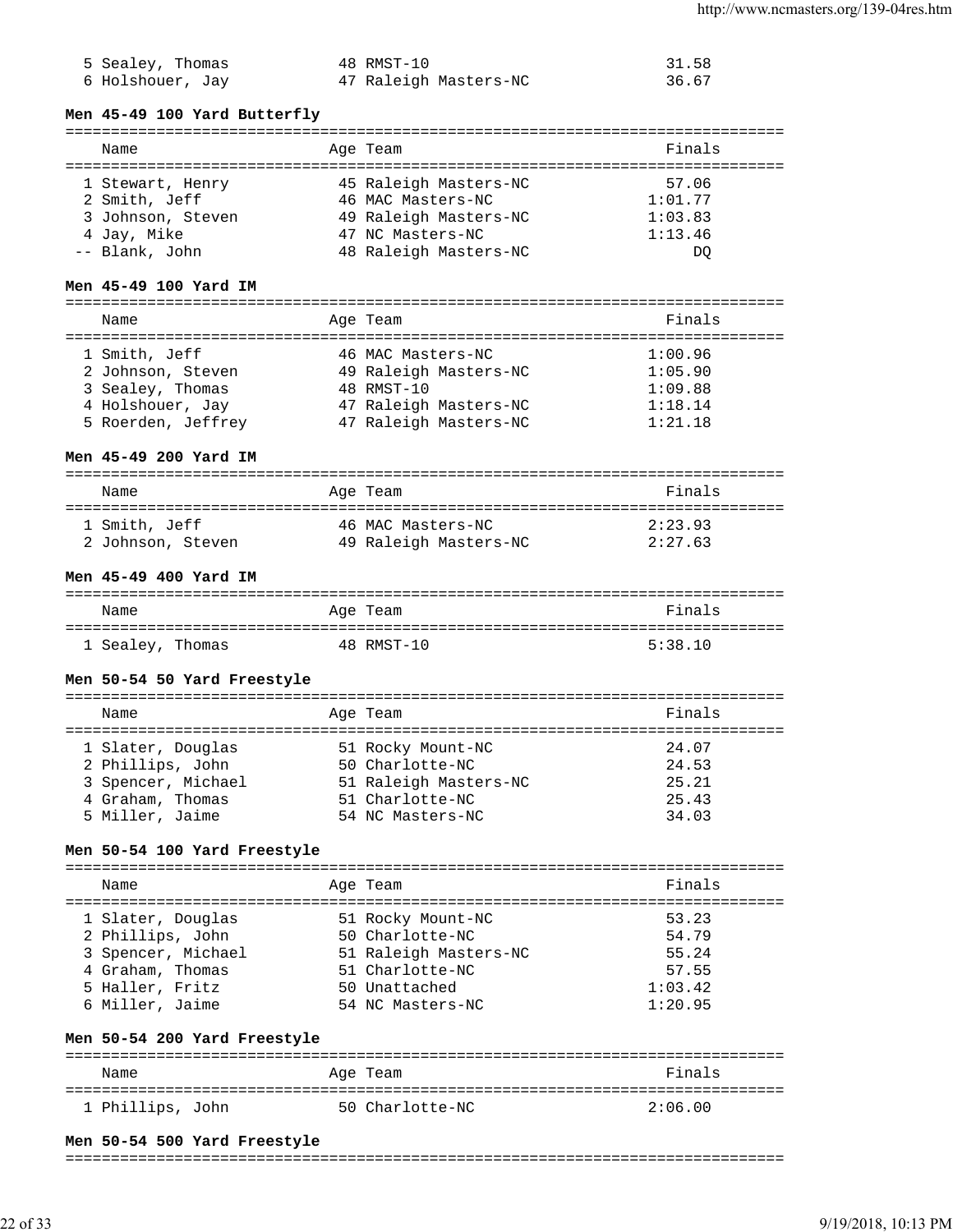| Name                               | Age Team                                  | Finals                                |
|------------------------------------|-------------------------------------------|---------------------------------------|
|                                    |                                           |                                       |
| 1 Rhyne, Joe<br>2 Slater, Douglas  | 50 Bowker Aquatic-NC                      | 5:04.64<br>5:50.84                    |
| 3 Miller, Jaime                    | 51 Rocky Mount-NC<br>54 NC Masters-NC     | 9:26.00                               |
|                                    |                                           |                                       |
| Men 50-54 1000 Yard Freestyle      |                                           |                                       |
| Name                               |                                           | Finals                                |
|                                    | Age Team                                  |                                       |
| 1 Rhyne, Joe                       | 50 Bowker Aquatic-NC                      | 10:34.66                              |
| Men 50-54 1650 Yard Freestyle      |                                           |                                       |
| Name                               | Age Team                                  | Finals                                |
|                                    |                                           | 27:49.07                              |
| 1 Narter, Erdem<br>2 Miller, Jaime | 52 NC Aq Masters-NC<br>54 NC Masters-NC   | 32:18.91                              |
|                                    |                                           |                                       |
| Men 50-54 50 Yard Backstroke       |                                           |                                       |
| Name                               | Age Team                                  | Finals                                |
|                                    |                                           |                                       |
| 1 Miller, Jaime                    | 54 NC Masters-NC                          | 51.13                                 |
| Men 50-54 100 Yard Backstroke      |                                           |                                       |
|                                    | =================                         | ----------                            |
| Name                               | Age Team                                  | Finals                                |
| 1 Slater, Douglas                  | 51 Rocky Mount-NC                         | 1:01.74                               |
| 2 Carrow, Hill                     | 54 Raleigh Masters-NC                     | 1:17.05                               |
|                                    |                                           |                                       |
| Men 50-54 50 Yard Breaststroke     |                                           |                                       |
| Name                               | Age Team                                  | Finals                                |
|                                    |                                           |                                       |
|                                    |                                           |                                       |
| 1 Carrow, Hill                     |                                           | 37.45                                 |
| 2 Miller, Jaime                    | 54 Raleigh Masters-NC<br>54 NC Masters-NC | 45.23                                 |
|                                    |                                           |                                       |
| Men 50-54 100 Yard Breaststroke    |                                           |                                       |
| Name                               |                                           | ===========================<br>Finals |
| ====================               | Age Team                                  |                                       |
| 1 Miller, Jaime                    | 54 NC Masters-NC                          | 1:46.86                               |
| Men 50-54 50 Yard Butterfly        |                                           |                                       |
|                                    |                                           |                                       |
| Name                               | Age Team                                  | Finals                                |
| 1 Phillips, John                   | 50 Charlotte-NC                           | 26.32                                 |
| 2 Spencer, Michael                 | 51 Raleigh Masters-NC                     | 26.78                                 |
| 3 Carrow, Hill                     | 54 Raleigh Masters-NC                     | 29.50                                 |
| 4 Haller, Fritz                    | 50 Unattached                             | 30.87                                 |
| Men 50-54 100 Yard Butterfly       |                                           |                                       |
| :========================          | ------                                    |                                       |
| Name                               | Age Team                                  | Finals                                |
| 1 Rhyne, Joe                       | 50 Bowker Aquatic-NC                      | 56.48                                 |
| 2 Phillips, John                   | 50 Charlotte-NC                           | 59.03                                 |
| 3 Spencer, Michael                 | 51 Raleigh Masters-NC                     | 1:01.00                               |
|                                    |                                           |                                       |
| Men 50-54 200 Yard Butterfly       |                                           |                                       |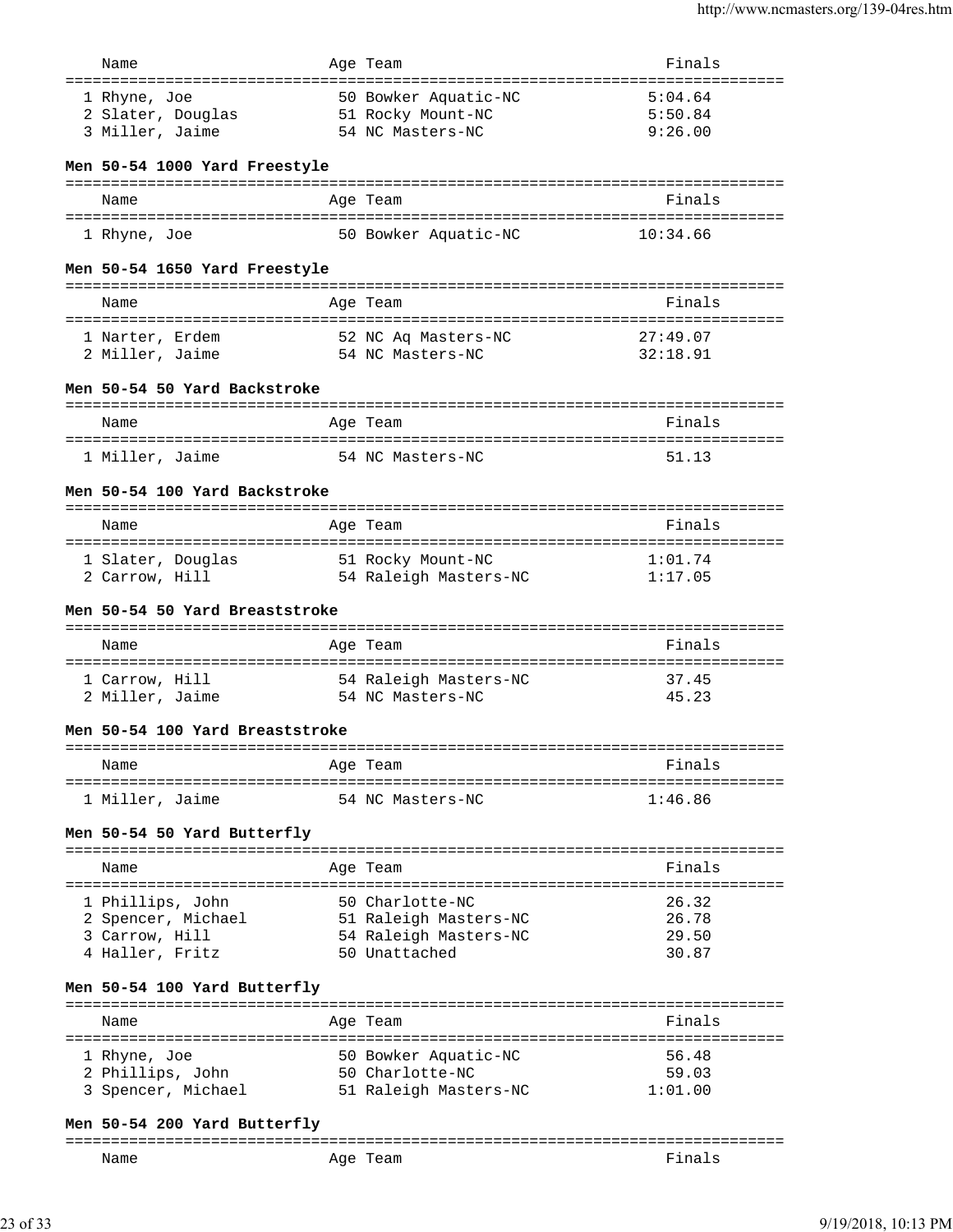|                                      |                       | :=====================                        |
|--------------------------------------|-----------------------|-----------------------------------------------|
| 1 Rhyne, Joe                         | 50 Bowker Aquatic-NC  | 2:04.20                                       |
| Men 50-54 100 Yard IM                |                       |                                               |
| Name                                 | Age Team              | Finals                                        |
| 1 Slater, Douglas                    | 51 Rocky Mount-NC     | 1:00.20                                       |
| 2 Graham, Thomas                     | 51 Charlotte-NC       | 1:07.59                                       |
| 3 Carrow, Hill                       | 54 Raleigh Masters-NC | 1:12.86                                       |
| 4 Miller, Jaime                      | 54 NC Masters-NC      | 1:38.32                                       |
|                                      |                       |                                               |
| Men 50-54 200 Yard IM                |                       |                                               |
| Name                                 | Age Team              | Finals                                        |
| 1 Slater, Douglas                    | 51 Rocky Mount-NC     | 2:14.67                                       |
| 2 Graham, Thomas                     | 51 Charlotte-NC       | 2:35.08                                       |
|                                      |                       |                                               |
| Men 50-54 400 Yard IM                |                       |                                               |
| Name                                 | Age Team              | Finals                                        |
|                                      |                       |                                               |
| 1 Spencer, Michael                   | 51 Raleigh Masters-NC | 5:00.42                                       |
| Men 55-59 50 Yard Freestyle          |                       |                                               |
| Name                                 | Age Team              | ===================================<br>Finals |
| ==================================== |                       |                                               |
| 1 Gilchrist, Donald                  | 55 Greensboro YMCA-NC | 24.74                                         |
| 2 Glass, Ernie                       | 59 Charlotte-NC       | 25.27                                         |
| 3 Fox, Keith                         | 56 NC Masters-NC      | 28.92                                         |
| 4 Lysaght, Charles                   | 59 Raleigh Masters-NC | 30.78                                         |
| Men 55-59 100 Yard Freestyle         |                       |                                               |
| Name                                 | Age Team              | Finals                                        |
| 1 Glass, Ernie                       | 59 Charlotte-NC       | 56.88                                         |
|                                      |                       |                                               |
| Men 55-59 200 Yard Freestyle         |                       |                                               |
| Name                                 | Age Team              | Finals                                        |
| 1 Glass, Ernie                       | 59 Charlotte-NC       | 2:12.61                                       |
| 2 Lysaght, Charles                   | 59 Raleigh Masters-NC | 2:36.08                                       |
| Men 55-59 500 Yard Freestyle         |                       |                                               |
|                                      |                       |                                               |
| Name                                 | Age Team              | Finals                                        |
| 1 Gilchrist, Donald                  | 55 Greensboro YMCA-NC | 5:26.87                                       |
| 2 Glass, Ernie                       | 59 Charlotte-NC       | 6:10.41                                       |
| 3 Lysaght, Charles                   | 59 Raleigh Masters-NC | 7:00.11                                       |
| Men 55-59 1000 Yard Freestyle        |                       |                                               |
|                                      |                       | =====================================         |
| Name                                 | Age Team              | Finals                                        |
| 1 McKee, David                       | 55 Duke Aquatics-NC   | 15:15.96                                      |
| Men 55-59 1650 Yard Freestyle        |                       |                                               |

=============================================================================== Name Research Age Team and the Sea Research School and Times and Sea Research School and Times and Times and T ===============================================================================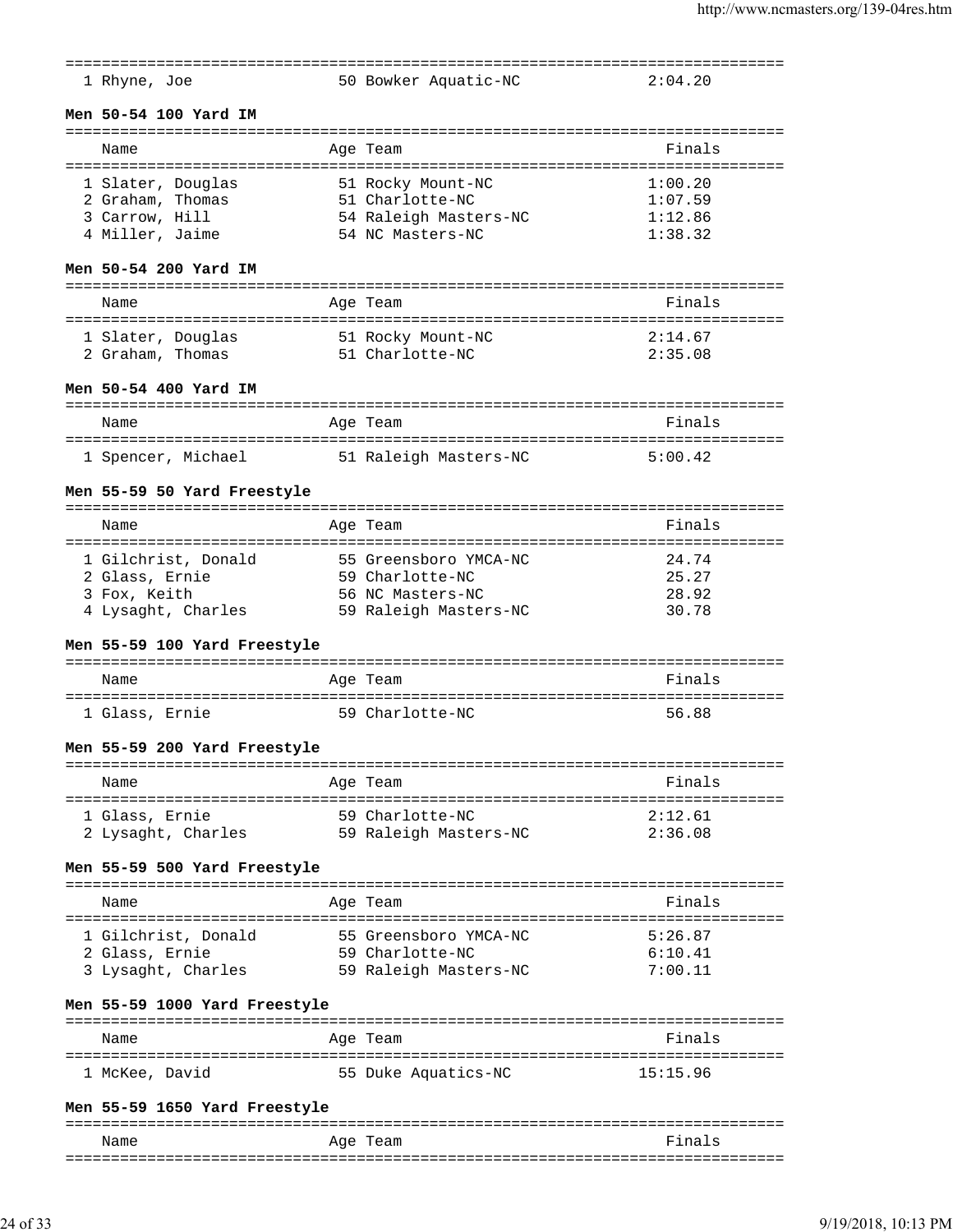| 1 Lysaght, Charles                                               | 59 Raleigh Masters-NC                                               | 23:50.21                          |
|------------------------------------------------------------------|---------------------------------------------------------------------|-----------------------------------|
| Men 55-59 50 Yard Backstroke                                     |                                                                     |                                   |
| Name                                                             | Age Team                                                            | Finals                            |
| 1 Fox, Keith                                                     | 56 NC Masters-NC                                                    | 35.48                             |
| Men 55-59 100 Yard Backstroke                                    | :========                                                           |                                   |
| Name                                                             | Age Team                                                            | Finals                            |
| 1 Stocksdale, Steve 55 Bowker Aquatic-NC                         |                                                                     | 59.96                             |
| Men 55-59 50 Yard Breaststroke                                   |                                                                     |                                   |
| Name                                                             | Age Team                                                            | Finals                            |
| 1 Guthmann, Richard<br>2 Lysaght, Charles                        | 58 MAC Masters-NC<br>59 Raleigh Masters-NC                          | 34.93<br>40.98                    |
| Men 55-59 100 Yard Breaststroke                                  |                                                                     |                                   |
| Name                                                             | Age Team<br>: = = = = = = = = = :                                   | Finals                            |
| 1 Guthmann, Richard<br>2 Lysaght, Charles                        | 58 MAC Masters-NC<br>59 Raleigh Masters-NC                          | 1:16.88<br>1:30.37                |
| Men 55-59 200 Yard Breaststroke                                  |                                                                     |                                   |
| Name                                                             | Age Team                                                            | Finals                            |
| 1 Gilchrist, Donald<br>2 Guthmann, Richard<br>3 Lysaght, Charles | 55 Greensboro YMCA-NC<br>58 MAC Masters-NC<br>59 Raleigh Masters-NC | 2:30.31<br>3:03.57<br>3:19.18     |
| Men 55-59 50 Yard Butterfly                                      |                                                                     |                                   |
| Name                                                             | Age Team                                                            | Finals<br>==================      |
| 1 Gilchrist, Donald                                              | 55 Greensboro YMCA-NC                                               | 27.22                             |
| Men 55-59 100 Yard IM                                            |                                                                     |                                   |
| Name                                                             | Age Team                                                            | Finals                            |
| 1 Stocksdale, Steve                                              | 55 Bowker Aquatic-NC                                                | 1:05.57                           |
| Men 55-59 400 Yard IM                                            |                                                                     | --------------------------------- |
| Name                                                             | Age Team                                                            | Finals                            |
| 1 Gilchrist, Donald                                              | 55 Greensboro YMCA-NC                                               | 4:51.99                           |
| Men 60-64 50 Yard Freestyle                                      |                                                                     |                                   |
| Name                                                             | Age Team                                                            | Finals                            |
| 1 McGrain, Peter<br>2 Richelson, Andrew<br>3 Roark, Stan         | 64 Raleigh Masters-NC<br>61 Triad Masters-NC<br>61 Ams-Ga-GA        | 27.98<br>28.26<br>34.24           |

# **Men 60-64 100 Yard Freestyle**

| ---- |                       | . _ _ _ _ _ _ _ _ _ _ _ _ _ |
|------|-----------------------|-----------------------------|
| Name | Aqe<br>cam<br>-<br>__ | na                          |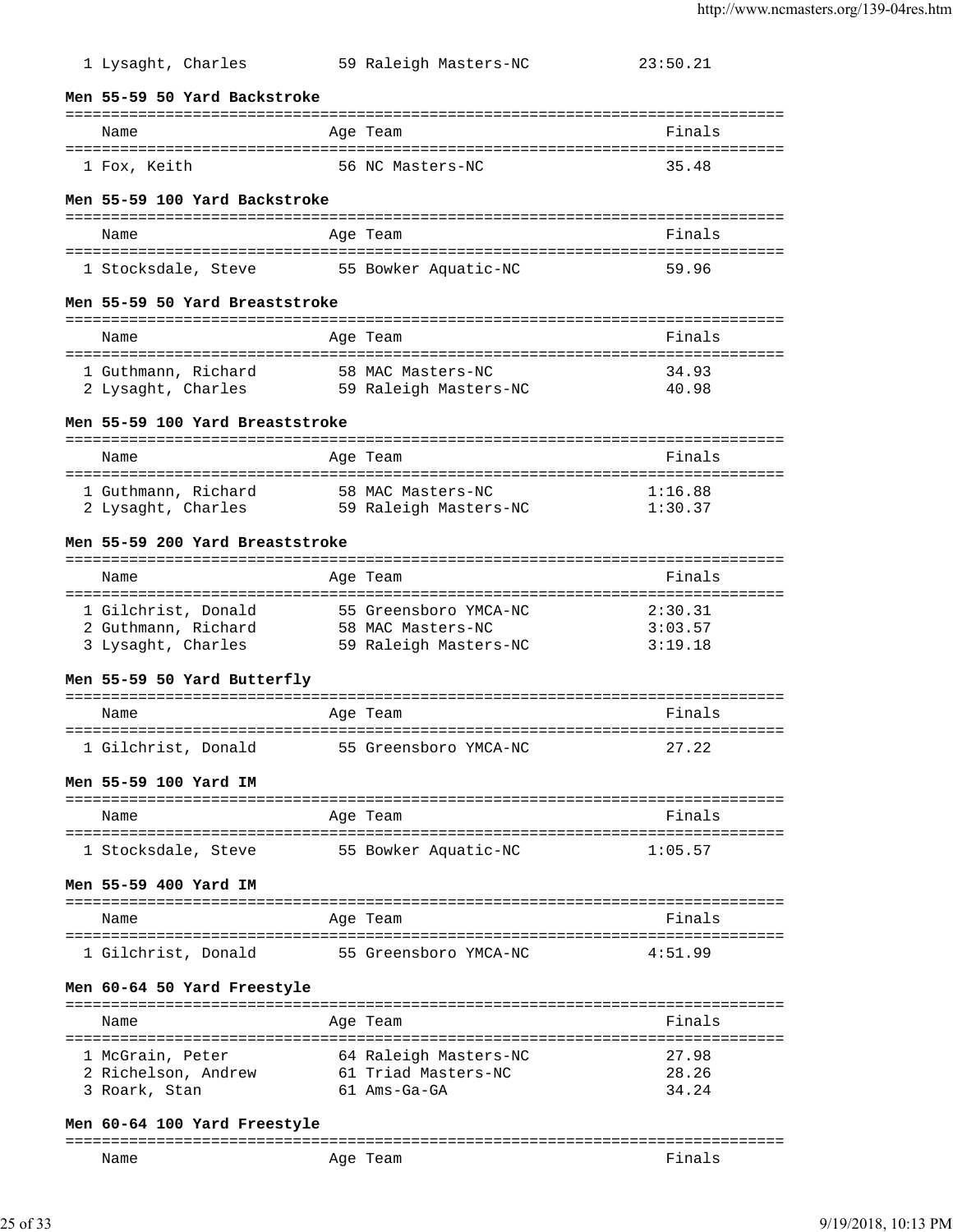| 1 Roark, Stan                                                          | $61$ Ams-Ga-GA                                  | 1:26.86                         |
|------------------------------------------------------------------------|-------------------------------------------------|---------------------------------|
| Men 60-64 200 Yard Freestyle                                           |                                                 |                                 |
| Name                                                                   | Age Team                                        | Finals                          |
| 1 McGrain, Peter<br>2 Richelson, Andrew                                | 64 Raleigh Masters-NC<br>61 Triad Masters-NC    | 2:28.88<br>2:31.28              |
| Men 60-64 50 Yard Backstroke                                           |                                                 |                                 |
| Name                                                                   | Age Team                                        | Finals                          |
| 1 Pillmore, Bill                                                       | 61 Ashevill Masters-NC                          | 33.22                           |
| Men 60-64 200 Yard Backstroke                                          |                                                 |                                 |
| Name                                                                   | Age Team                                        | Finals                          |
| 1 Pillmore, Bill<br>2 McGrain, Peter                                   | 61 Ashevill Masters-NC<br>64 Raleigh Masters-NC | 2:38.81<br>2:57.64              |
| Men 60-64 50 Yard Breaststroke                                         |                                                 |                                 |
| Name                                                                   | Age Team                                        | Finals                          |
| ==================================<br>1 Frisch, David<br>2 Roark, Stan | 60 SOST-VA<br>61 Ams-Ga-GA                      | 33.17<br>43.82                  |
| Men 60-64 100 Yard Breaststroke                                        |                                                 |                                 |
| Name                                                                   | Age Team                                        | Finals                          |
| 1 Frisch, David<br>2 Roark, Stan                                       | 60 SQST-VA<br>61 Ams-Ga-GA                      | 1:14.18<br>1:39.00              |
| Men 60-64 200 Yard Breaststroke                                        |                                                 |                                 |
| Name                                                                   | Age Team                                        | Finals                          |
| 1 Pillmore, Bill                                                       | 61 Ashevill Masters-NC                          | ====================<br>2:59.53 |
| Men 60-64 100 Yard Butterfly                                           |                                                 |                                 |
| ----------------------------<br>Name                                   | =================<br>Age Team                   | Finals                          |
| 1 Richelson, Andrew                                                    | 61 Triad Masters-NC                             | 1:16.70                         |
| Men 60-64 100 Yard IM                                                  |                                                 |                                 |
| Name                                                                   | Age Team                                        | Finals                          |
| 1 Frisch, David<br>2 Pillmore, Bill                                    | 60 SOST-VA<br>61 Ashevill Masters-NC            | 1:07.43<br>1:11.55              |
| Men 60-64 200 Yard IM                                                  |                                                 |                                 |
| Name                                                                   | Age Team                                        | Finals                          |
| 1 Pillmore, Bill                                                       | 61 Ashevill Masters-NC                          | 2:36.82                         |
| Men 65-69 50 Yard Freestyle                                            |                                                 |                                 |

=============================================================================== Age Team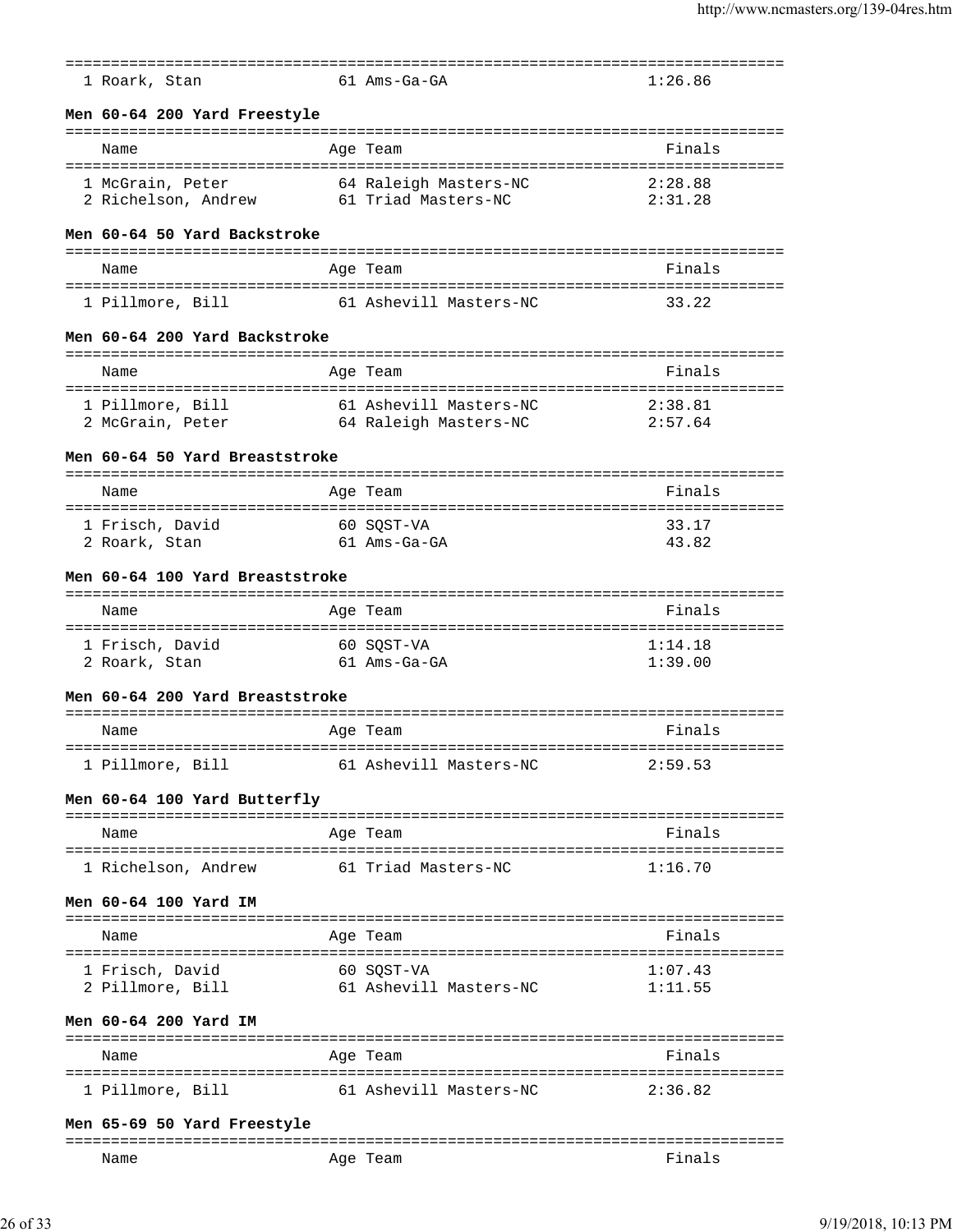| 1 White, Bernie                 | 65 Charlotte-NC       | 29.35                 |
|---------------------------------|-----------------------|-----------------------|
| 2 Kimball, Don                  | 65 Unattached         | 33.72                 |
|                                 |                       |                       |
| Men 65-69 100 Yard Freestyle    |                       |                       |
| Name                            | Age Team              | Finals                |
|                                 |                       |                       |
| 1 White, Bernie                 | 65 Charlotte-NC       | 1:08.16               |
| 2 Kimball, Don                  | 65 Unattached         | 1:09.72               |
| 3 Fletcher, Doug                | 66 Raleigh Masters-NC | 1:25.95               |
| Men 65-69 200 Yard Freestyle    |                       |                       |
|                                 |                       |                       |
| Name                            | Age Team              | Finals                |
| 1 Kimball, Don                  | 65 Unattached         | 2:28.09               |
| 2 Fletcher, Doug                | 66 Raleigh Masters-NC | 3:07.38               |
| Men 65-69 500 Yard Freestyle    |                       |                       |
|                                 |                       |                       |
| Name                            | Age Team              | Finals                |
| 1 Kimball, Don                  | 65 Unattached         | 6:32.45               |
| 2 Brundage, Warner              | 65 VMST-12            | 6:39.07               |
| 3 Fletcher, Doug                | 66 Raleigh Masters-NC | 8:21.45               |
|                                 |                       |                       |
| Men 65-69 1000 Yard Freestyle   |                       | --------------------- |
| Name                            | Age Team              | Finals                |
| 1 Kimball, Don                  | 65 Unattached         | 14:04.48              |
| 2 Fletcher, Doug                | 66 Raleigh Masters-NC | 17:00.68              |
| Men 65-69 50 Yard Breaststroke  |                       |                       |
|                                 |                       |                       |
| Name                            | Age Team              | Finals                |
| 1 Brundage, Warner              | 65 VMST-12            | 36.67                 |
|                                 |                       |                       |
| Men 65-69 100 Yard Breaststroke |                       |                       |
| Name                            | Age Team              | Finals                |
|                                 |                       |                       |
| 1 Brundage, Warner              | 65 VMST-12            | 1:18.36               |
| 2 Fletcher, Doug                | 66 Raleigh Masters-NC | 1:32.06               |
| Men 65-69 200 Yard Breaststroke |                       |                       |
|                                 |                       |                       |
| Name                            | Age Team              | Finals                |
| 1 Brundage, Warner              | 65 VMST-12            | 2:52.59               |
| 2 Fletcher, Doug                | 66 Raleigh Masters-NC | 3:16.06               |
| Men 65-69 50 Yard Butterfly     |                       |                       |
|                                 |                       |                       |
| Name                            | Age Team              | Finals                |
| 1 White, Bernie                 | 65 Charlotte-NC       | 30.66                 |
|                                 |                       |                       |
| Men 65-69 100 Yard Butterfly    |                       |                       |

| Name            | Age Team        | Finals  |
|-----------------|-----------------|---------|
| 1 White, Bernie | 65 Charlotte-NC | 1:14.98 |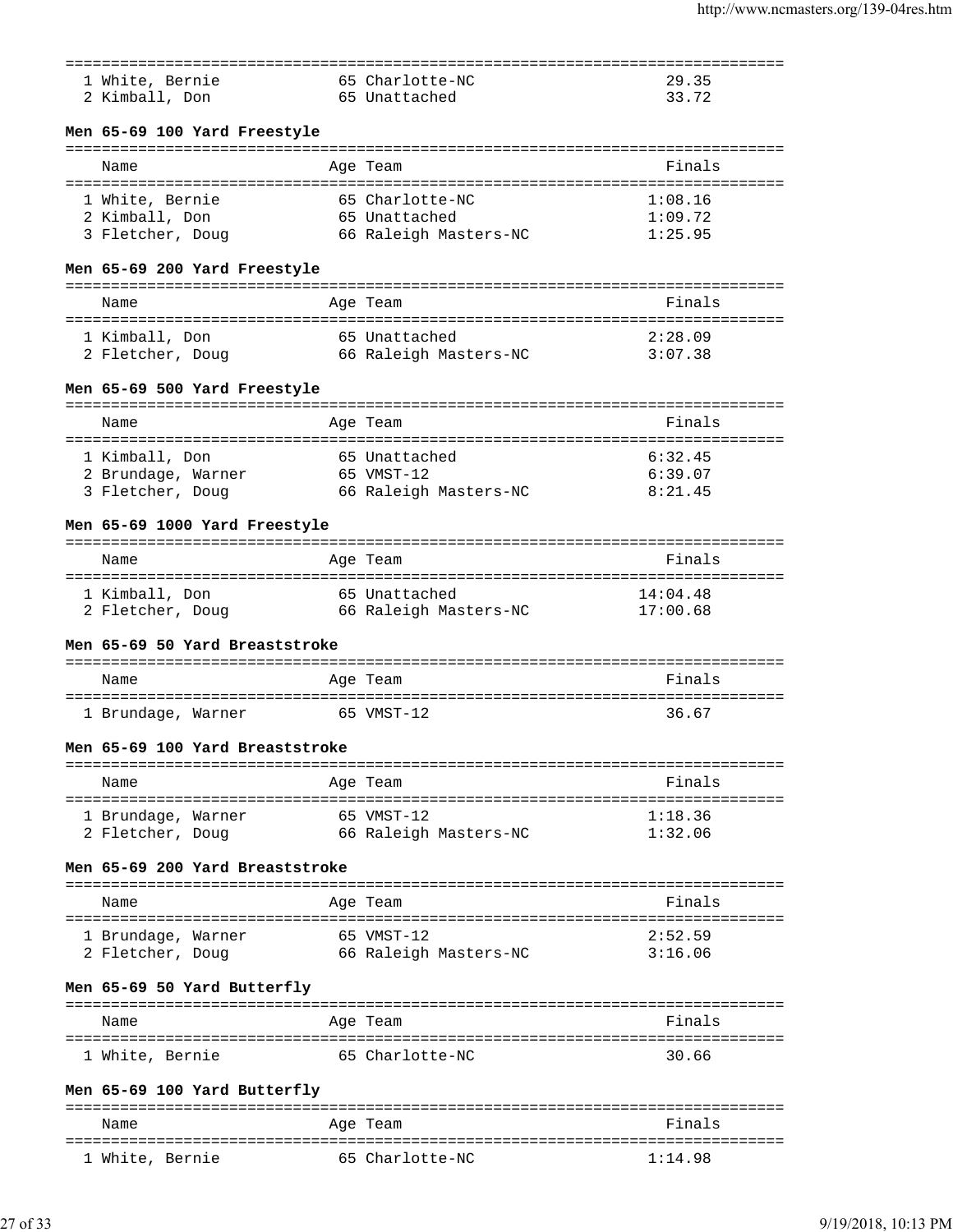### **Men 65-69 100 Yard IM**

| Name               | Age Team              | Finals  |
|--------------------|-----------------------|---------|
| 1 Brundage, Warner | 65 VMST-12            | 1:12.01 |
| 2 Fletcher, Doug   | 66 Raleigh Masters-NC | 1:33.42 |

#### **Men 65-69 200 Yard IM**

| Name               | Age Team        | Finals  |
|--------------------|-----------------|---------|
| 1 Brundage, Warner | 65 VMST-12      | 2:40.46 |
| 2 White, Bernie    | 65 Charlotte-NC | 3:00.54 |

### **Men 70-74 50 Yard Freestyle**

| Name                                  | Age Team                            | Finals         |
|---------------------------------------|-------------------------------------|----------------|
| 1 Clark, Jerry<br>2 Stevenson, Stuart | 71 Charlotte-NC<br>71 NC Masters-NC | 28.01<br>40.91 |

### **Men 70-74 100 Yard Freestyle**

| Name           | Age Team        | Finals  |
|----------------|-----------------|---------|
| 1 Clark, Jerry | 71 Charlotte-NC | 1:02.28 |

### **Men 70-74 200 Yard Freestyle**

| Name           | Age Team        | Finals  |
|----------------|-----------------|---------|
| 1 Clark, Jerry | 71 Charlotte-NC | 2:21.53 |

### **Men 70-74 500 Yard Freestyle**

| Name           | Age Team        | Finals  |
|----------------|-----------------|---------|
| 1 Clark, Jerry | 71 Charlotte-NC | 6:48.19 |

### **Men 70-74 50 Yard Backstroke**

| Name                | Age Team         | Finals |
|---------------------|------------------|--------|
| 1 Pinkerton, Rolffs | 70 NC Masters-NC | 37 61  |
| 2 Stevenson, Stuart | 71 NC Masters-NC | 54.25  |

### **Men 70-74 100 Yard Backstroke**

| Name                | Age Team         | Finals  |
|---------------------|------------------|---------|
| 1 Pinkerton, Rolffs | 70 NC Masters-NC | 1:27.03 |

### **Men 70-74 200 Yard Backstroke**

| Name                | Age Team         | Finals  |
|---------------------|------------------|---------|
| 1 Pinkerton, Rolffs | 70 NC Masters-NC | 3:11.36 |

### **Men 70-74 50 Yard Breaststroke**

| Name           | Age Team        | Finals |
|----------------|-----------------|--------|
| 1 Clark, Jerry | 71 Charlotte-NC | 39.94  |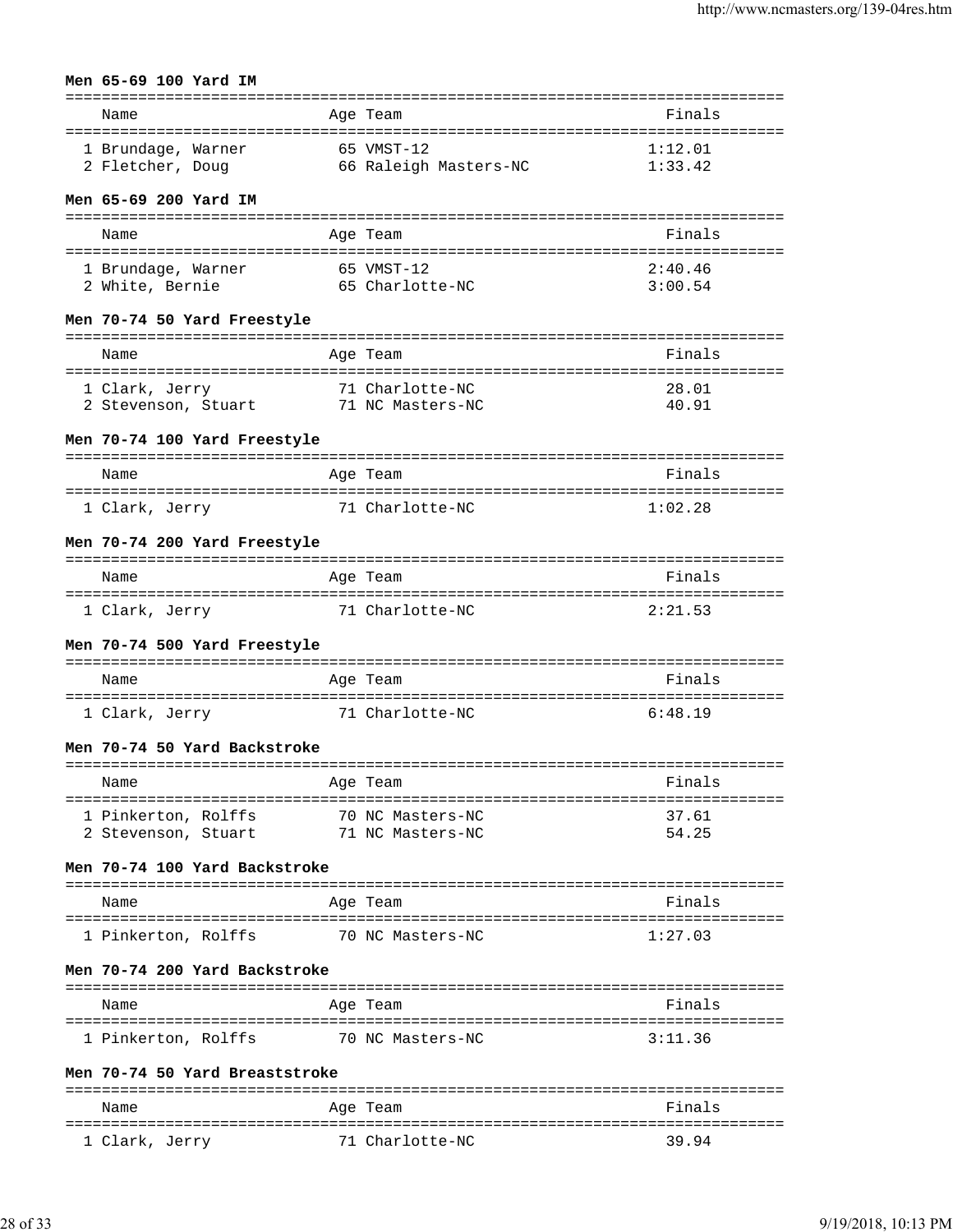|                                       |  | Men 70-74 100 Yard Breaststroke |                                           |                |
|---------------------------------------|--|---------------------------------|-------------------------------------------|----------------|
| Name                                  |  |                                 | Age Team                                  | Finals         |
| 1 Huson, John                         |  |                                 | 74 James J Harris Y-NC                    | 1:56.65        |
|                                       |  | Men 70-74 100 Yard Butterfly    |                                           |                |
| Name                                  |  |                                 | Age Team                                  | Finals         |
| 1 Huson, John                         |  |                                 | 74 James J Harris Y-NC                    | 1:58.93        |
|                                       |  | Men 70-74 200 Yard Butterfly    |                                           |                |
| Name                                  |  |                                 | Age Team                                  | Finals         |
| -- Huson, John                        |  |                                 | 74 James J Harris Y-NC                    | DO             |
| Men 70-74 100 Yard IM                 |  |                                 |                                           |                |
| Name                                  |  |                                 | Age Team                                  | Finals         |
| 1 Huson, John                         |  |                                 | 74 James J Harris Y-NC                    | 1:45.92        |
| Men 70-74 400 Yard IM                 |  |                                 |                                           |                |
| Name                                  |  |                                 | Age Team                                  | Finals         |
| 1 Huson, John                         |  |                                 | 74 James J Harris Y-NC                    | 8:28.70        |
|                                       |  | Men 75-79 50 Yard Freestyle     |                                           |                |
| Name                                  |  |                                 | Age Team                                  | Finals         |
|                                       |  |                                 | 1 Barrett, Steve 75 NC Masters-NC         | 41.57          |
|                                       |  | Men 75-79 100 Yard Freestyle    |                                           |                |
| Name                                  |  |                                 | Age Team                                  | Finals         |
|                                       |  |                                 | 1 Barrett, Steve 51 75 NC Masters-NC      | 1:33.60        |
|                                       |  | Men 75-79 50 Yard Backstroke    |                                           |                |
| Name                                  |  |                                 | Age Team                                  | Finals         |
| 1 Barrett, Steve                      |  |                                 | 75 NC Masters-NC                          | 53.42          |
|                                       |  | Men 75-79 200 Yard Backstroke   |                                           |                |
| Name                                  |  |                                 | Age Team                                  | Finals         |
| 1 Dunlap, Marion                      |  |                                 | 75 Unattached                             | 3:01.65        |
|                                       |  | Men 75-79 50 Yard Breaststroke  |                                           |                |
| Name                                  |  |                                 | Age Team                                  | Finals         |
|                                       |  |                                 |                                           |                |
| 1 Kortheuer, John<br>2 Barrett, Steve |  |                                 | 78 Greensboro YMCA-NC<br>75 NC Masters-NC | 37.75<br>50.12 |
|                                       |  | Men 75-79 100 Yard Breaststroke |                                           |                |
|                                       |  | =============================   |                                           |                |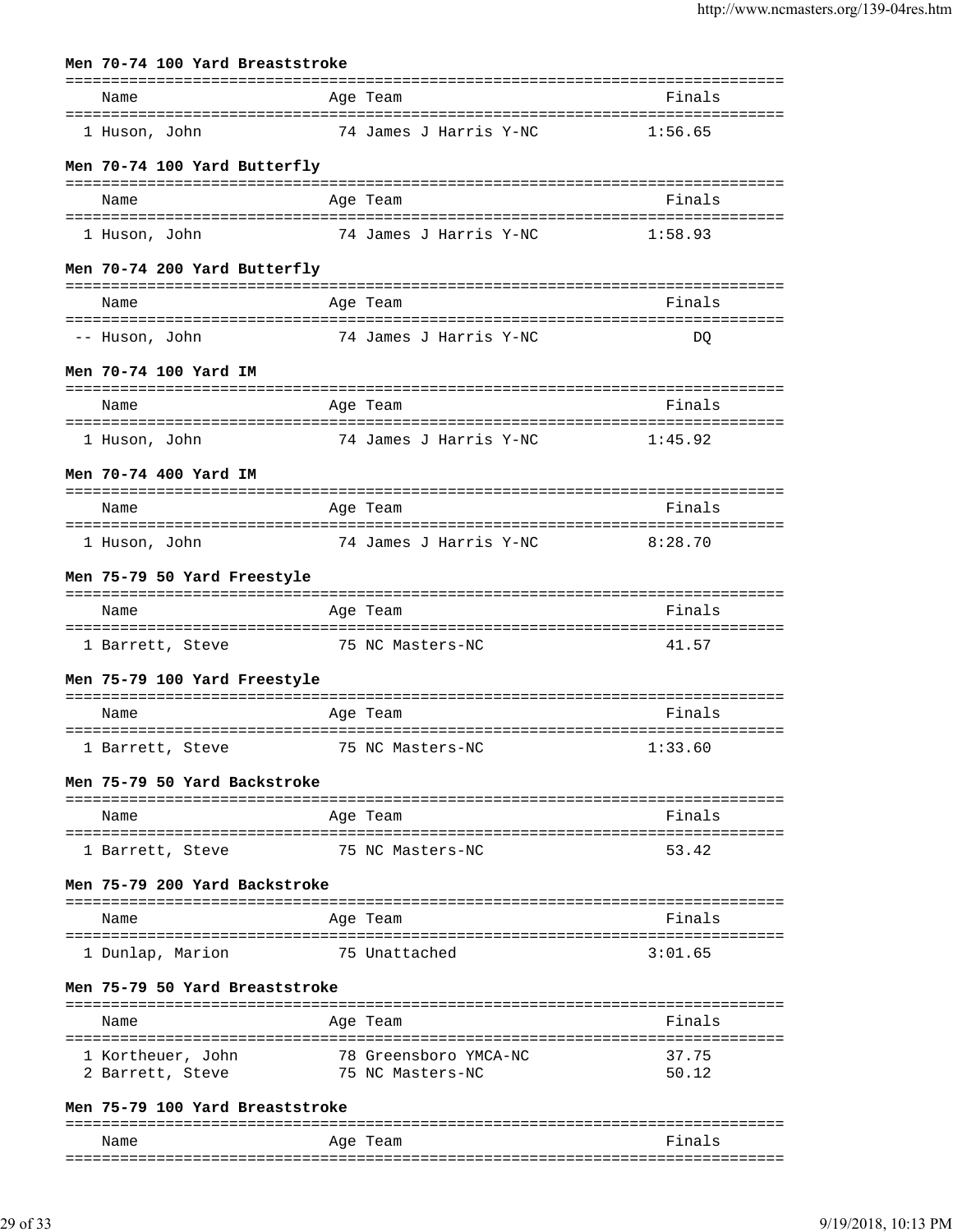| 2 Barrett, Steve                                                            |       | 75 NC Masters-NC                                 | 1:55.64  |
|-----------------------------------------------------------------------------|-------|--------------------------------------------------|----------|
| Men 75-79 50 Yard Butterfly                                                 |       |                                                  |          |
| Name                                                                        |       | Age Team                                         | Finals   |
| 1 Barrett, Steve 35 NC Masters-NC                                           |       |                                                  | 50.94    |
| Men 75-79 100 Yard IM                                                       |       |                                                  |          |
| Name                                                                        |       | Age Team                                         | Finals   |
| 1 Barrett, Steve 55 NC Masters-NC                                           |       |                                                  | 1:52.23  |
| Men 85–89 200 Yard Freestyle                                                |       |                                                  |          |
| Name                                                                        |       | Age Team                                         | Finals   |
| 1 Larson, Ole                                                               |       | 88 NC Masters-NC                                 | 4:04.92  |
| Men 85-89 500 Yard Freestyle                                                |       |                                                  |          |
| Name                                                                        |       | Age Team                                         | Finals   |
| 1 Larson, Ole                                                               |       | 88 NC Masters-NC                                 | 10:49.53 |
| Men 85-89 1000 Yard Freestyle                                               |       |                                                  |          |
| Name                                                                        |       | Age Team                                         | Finals   |
| 1 Larson, Ole 68 NC Masters-NC                                              |       |                                                  | 21:25.42 |
| Men 85-89 50 Yard Backstroke                                                |       |                                                  |          |
|                                                                             |       |                                                  |          |
|                                                                             |       |                                                  |          |
| Name                                                                        |       | Age Team                                         | Finals   |
| 1 Scherbarth, James 65 Raleigh Masters-NC                                   |       |                                                  | 46.59    |
| Men 85-89 50 Yard Breaststroke                                              |       |                                                  |          |
| Name                                                                        |       | Age Team                                         | Finals   |
|                                                                             |       | 88 NC Masters-NC                                 | 1:06.17  |
| 1 Larson, Ole<br>Men 85-89 100 Yard Breaststroke                            |       |                                                  |          |
|                                                                             |       |                                                  | Finals   |
| Name                                                                        |       | Age Team                                         |          |
| 1 Larson, Ole                                                               |       | 88 NC Masters-NC                                 | 2:21.46  |
| Men 85-89 200 Yard Breaststroke                                             |       |                                                  |          |
| Name                                                                        |       | Age Team                                         | Finals   |
| 1 Larson, Ole                                                               |       | 88 NC Masters-NC                                 | 5:17.52  |
| Women 18+ 200 Yard Medley Relay                                             |       |                                                  |          |
| Team                                                                        |       |                                                  | Finals   |
| 1 Raleigh Area Masters-NC<br>1) Angermeier, Mary W24<br>3) Bonney, Erin W26 | ' A ' | 2) Cheetham, Meredith W23<br>4) Braun, Erika W37 | 2:08.92  |

1 Kortheuer, John 78 Greensboro YMCA-NC 1:27.49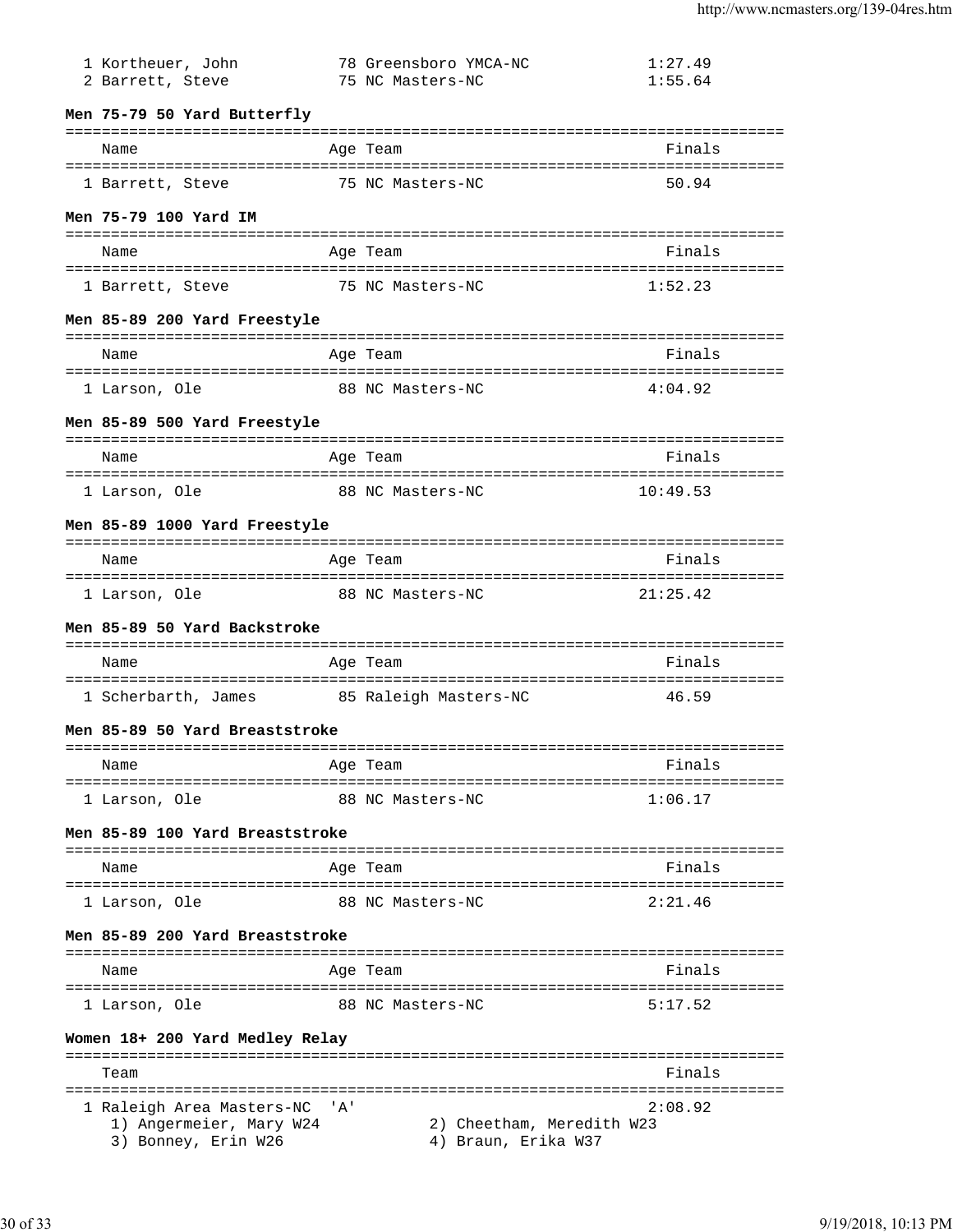# **Women 25+ 200 Yard Freestyle Relay** =============================================================================== Team Finals =============================================================================== 1 Durham Area Masters Aquatics-NC 'A' 2:12.32 1) Proud, Jessica W27 2) Gregp, Sonia W39 3) Williams, Heidi W40 4) Fritchie, Karen W31 **Women 25+ 400 Yard Freestyle Relay** =============================================================================== Team Finals =============================================================================== 1 Durham Area Masters Aquatics-NC 'A' 5:17.76 1) Proud, Jessica W27 2) Williams, Heidi W40 3) Gregp, Sonia W39 4) Fritchie, Karen W31 2 Durham Area Masters Aquatics-NC 'B' 5:48.22 1) Hovey, Mary Anna W66 2) Franklin, Dawn W39 3) Kennedy, Katherine W30 4) Herrold, Catherine W31 **Women 25+ 200 Yard Medley Relay** =============================================================================== Team Finals =============================================================================== 1 Durham Area Masters Aquatics-NC 'A' 2:27.93 1) Proud, Jessica W27 2) Herrold, Catherine W31 3) Williams, Heidi W40 4) Kennedy, Katherine W30 **Men 25+ 200 Yard Freestyle Relay** =============================================================================== Team Finals =============================================================================== 1 Raleigh Area Masters-NC 'A' 1:37.07 1) Blank, John M48 2) Bowman, Frank M34 3) Guilherme, Macky M26 4) Krayer, Michael M26 2 Durham Area Masters Aquatics-NC 'A' 1:42.56 1) Sadosky, Daniel M34 2) Caruth, Joseph M27 3) Davis, Matt M36 4) Miller, Chris M27 **Men 25+ 400 Yard Freestyle Relay** =============================================================================== Team Finals =============================================================================== 1 Durham Area Masters Aquatics-NC 'A' 4:13.60 1) Davis, Matt M36 2) Caruth, Joseph M27 3) Miller, Chris M27 4) Eudailey, Joshua M26 **Men 25+ 200 Yard Medley Relay** =============================================================================== Team Finals =============================================================================== 1 Raleigh Area Masters-NC 'A' 1:46.00 1) Bowman, Frank M34 2) Guilherme, Macky M26 3) Sacerio, Carlos M34 4) Krayer, Michael M26 2 MAC Masters-NC 'C' 1:46.41 1) Waldenmayer, Jonathan M32 2) Mikrut, Joel M26 3) Ferris, Michael M31 4) Terndrup, Seth M33 3 Durham Area Masters Aquatics-NC 'A' 1:52.38 1) Caruth, Joseph M27 2) Sadosky, Daniel M34 3) Miller, Chris M27 (4) Davis, Matt M36 **Men 35+ 200 Yard Freestyle Relay**

=============================================================================== Team Finals =============================================================================== 1 MAC Masters-NC 'A' 1:36.33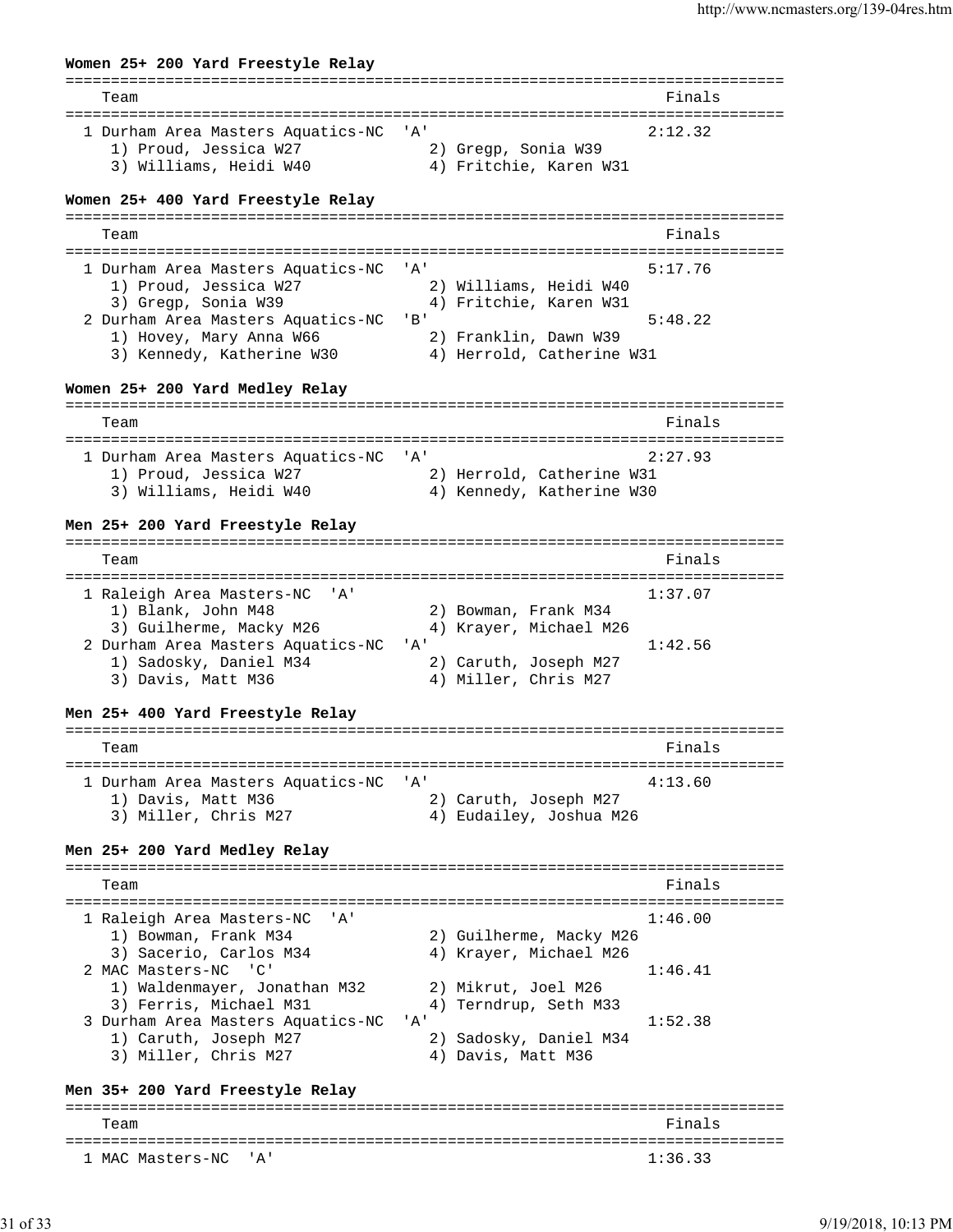1) Pistorio, Tyge M43 2) Butcher, Rob M36 3) Schultz, Norman M43 4) Brewick, Noel M41 **Men 35+ 400 Yard Freestyle Relay** =============================================================================== Team Finals =============================================================================== 1 Raleigh Area Masters-NC 'A' 3:56.26 1) Johnson, Steven M49 2) Carrow, Hill M54 3) Su, Billy M35 4) Blank, John M48 **Men 35+ 200 Yard Medley Relay** =============================================================================== Team Finals =============================================================================== 1 MAC Masters-NC 'A' 1:49.70 1) Pistorio, Tyge M43 2) Smith, Jeff M46 3) Robling, Steve M39  $\hskip1cm$  4) Murray, Jeff M39 2 MAC Masters-NC 'B' 1:55.71 1) Smith, Stratton M44 2) Guthmann, Richard M58 3) Hunter, Ralph M39 4) Schultz, Norman M43 **Mixed 18+ 200 Yard Freestyle Relay** =============================================================================== Team Finals =============================================================================== 1 Raleigh Area Masters-NC 'B' 1:45.31 1) Cheetham, Meredith W23 2) Bowman, Frank M34 3) Marks, Cynthia W29 4) Sacerio, Carlos M34 2 Raleigh Area Masters-NC 'C' 1:56.48 1) Guilherme, Macky M26 2) Angermeier, Mary W24 3) Kemerait, Karen W42 4) Spencer, Michael M51 **Mixed 18+ 200 Yard Medley Relay** =============================================================================== Team Finals =============================================================================== -- Raleigh Area Masters-NC 'B'<br>
1) Angermeier, Mary W24 2) Guilherme, Macky M26<br>
2) Borman, Furnit V24 1) Angermeier, Mary W24 2) Guilherme, Macky M26 3) Bowman, Frank M34 4) Cheetham, Meredith W23 **Mixed 25+ 200 Yard Freestyle Relay** =============================================================================== Team Finals =============================================================================== 1 Raleigh Area Masters-NC 'A' 1:39.94 1) Bonney, Erin W26 2) Stewart, Henry M45 3) Braun, Erika W37 4) Krayer, Michael M26 2 Durham Area Masters Aquatics-NC 'A' 1:47.44 1) Davis, Matt M36 2) Miller, Chris M27 3) Williams, Heidi W40 4) Proud, Jessica W27 3 Durham Area Masters Aquatics-NC 'B' 1:53.16 1) Sadosky, Daniel M34 2) Caruth, Joseph M27 3) Kennedy, Katherine W30 4) Fritchie, Karen W31 4 Greensboro CommunityYMCA-NC 'A' 2:03.76 1) Gould, Jason M32 2) Greene, Julie W25 3) Gould, Megan W28 4) Gilchrist, Donald M55 **Mixed 25+ 200 Yard Medley Relay** =============================================================================== Team Finals =============================================================================== 1 Raleigh Area Masters-NC 'A' 1:50.15 1) Braun, Erika W37 2) Blank, John M48 3) Stewart, Henry M45 (4) Bonney, Erin W26